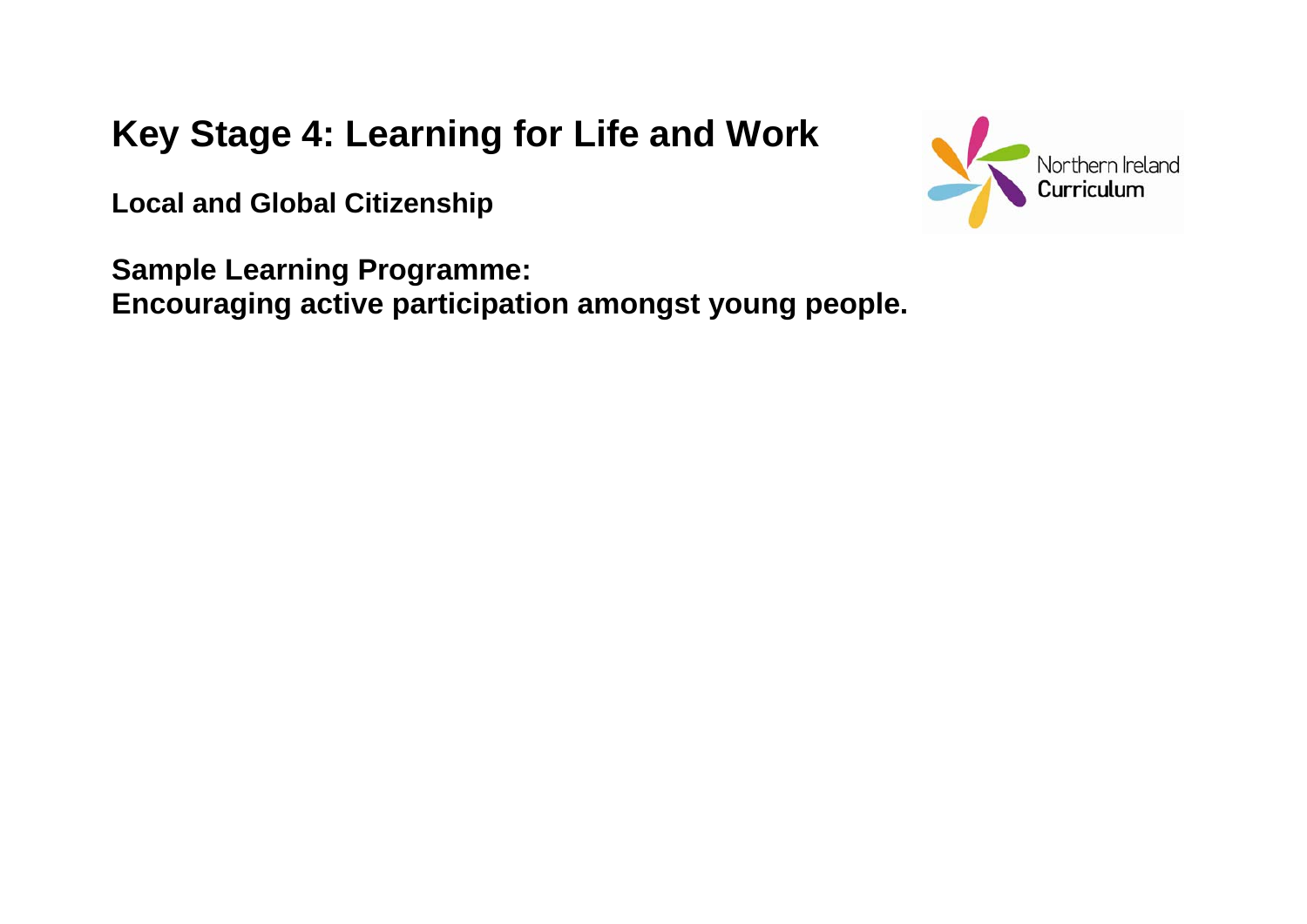This learning programme was produced by practising citizenship teachers in consultation with CCEA officers. It is an example of how the statutory statements at Key Stage 4 **may** be addressed. Schools are encouraged to ensure that they develop a programme that is tailored to the needs of their own pupils. Furthermore, it is anticipated that the wider range of citizenship activities that many schools already provide can complement this exemplar programme.

Before using this programme, read the following documents, which are available on [www.nicurriculum.org.uk](http://www.nicurriculum.org.uk/):

- Guidance material for Learning for Life and Work at Key Stage 3;
- Guidance material for Local and Global Citizenship at Key Stage 4; and
- Active Learning and Teaching Methods booklet.

These documents contain important guidance on areas like progression and teaching methodologies, which are pertinent to creating a more coherent and connected experience for the young person.

The aims of this Local and Global Citizenship programme are to:

- provide teachers in schools, who are teaching citizenship at Key Stage 4, with a model that demonstrates how the Key Stage 4 statutory statements for citizenship **may or can** be addressed;
- provide pupils with learning opportunities which promote active participation;
- provide pupils with opportunities for developing skills and capabilities which promote independent and lifelong learning;
- provide pupils with opportunities for developing the knowledge, skills and understanding to enable them to participate effectively in society. **Note:** Teachers are advised to use this model as a framework that should be adapted to suit the needs of the pupils and the school. It is not intended that teachers necessarily use all the suggested learning activities but rather select and adapt activities for their pupils. Furthermore it is anticipated that teachers will use their professional judgement to add, adapt and delete materials, where appropriate.

Pupils should have opportunities to learn about and learn through citizenship and how they might play an active role in society through engaging in a variety of activities such as:

- Debate
- **Discussion**
- Role Play
- Video production
- Conducting action research
- **Presenting**
- Photography
- Web searches
- Organising events

This is not an exhaustive list but rather some examples of the active the teaching and learning methodologies which may be used to make citizenship education interesting and relevant for young people and teachers.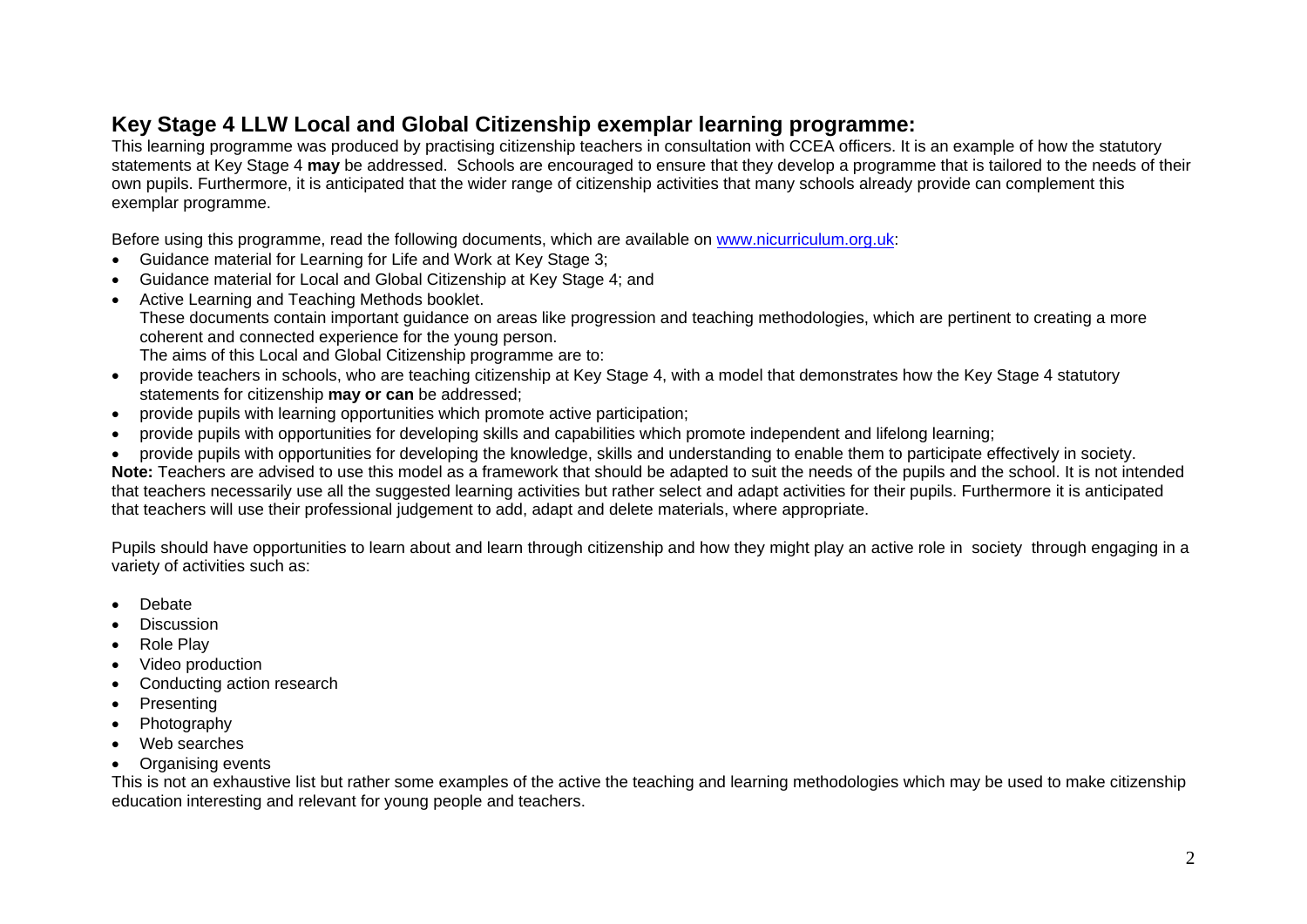#### **Key Stage 4 LLW Local and Global Citizenship exemplar learning programme: Project Work**

Teachers are encouraged to consider identifying appropriate issues to provide pupils with opportunities to engage in action based project work. This includes pupils being involved in a process of planning, evidencing, reviewing and evaluating their own learning, which should have a large action based component set in a real life context. For example, a campaign to increase political literacy in the school could manifest itself in a wide range of activities and campaigns planned, organised and implemented by the pupils. A citizenship action project could also allow pupils to demonstrate an appropriate level of understanding and engagement of one of the concepts contained within the statutory statements. In the case of the example provided, this might address Democracy and Active Participation. A fuller range might look something like this:

- human rights/social responsibility:
- the role of an  $NGO(s)$ ;
- diversity/inclusion;
- society/government role(s) in promoting equality and social justice and safeguarding human rights;
- the role of democratic institutions in promoting inclusion, democracy and justice; and
- young people engaging with the democratic process.

Evidence of a pupil's progress may be provided by using any of the following:

- witness statements:
- examples of written work;
- photographs;
- copies of letters;
- presentations;
- poster work;
- videos:
- audio;
- CD Rom;
- newspaper articles;
- Internet searches; and
- any other forms of evidence which may be considered appropriate.

Teachers may wish to encourage pupils to keep a record of their work and learning in a portfolio or journal. There is also the opportunity to use the Progress File to support project work to further encourage independent learning.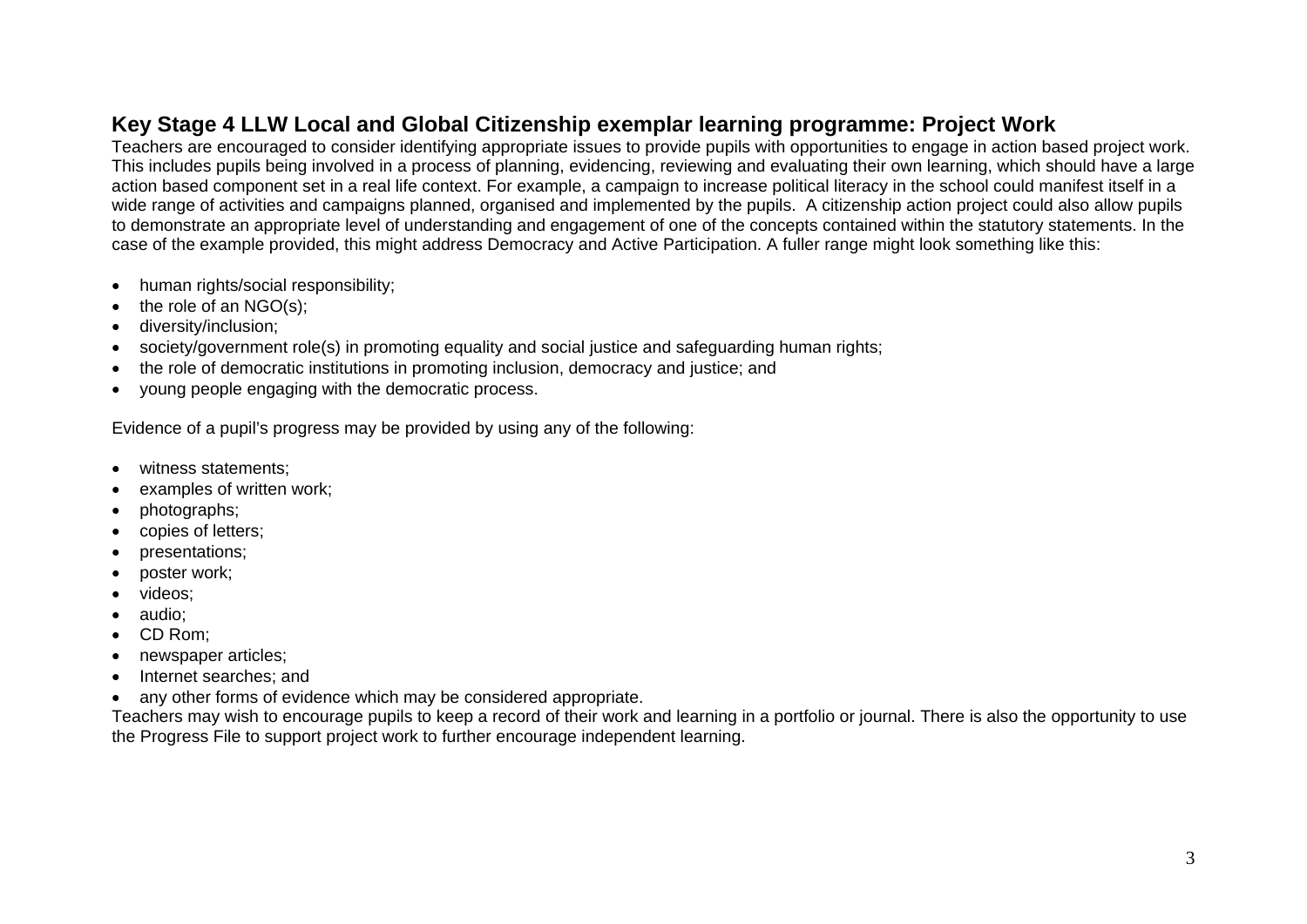| <b>Statutory</b>                                                                                                                                                                                                                                                                                                                                                                                                                                                                              | <b>Pupils</b><br>will<br>have                                                                                                                                                                                                                                                                                                                                                                                                                                                                                                                                                                                                                                       | <b>Learning and Teaching Activities/Learning Experiences</b>                                                                                                                                                                                                                                                                                                                                                                                                                                                                                                                                                                                                                                                                                                                                                                                                                                                                                                                                                                                                                                                                                                                                                                                                                                                                                                                                                                                                                                                                                                                                                                                                                                                                                                                                                                                                                                                                                                                                                                                                                                                                                                                                                                                                                                                                                                                                                                                                                                                                                                                                                                         |
|-----------------------------------------------------------------------------------------------------------------------------------------------------------------------------------------------------------------------------------------------------------------------------------------------------------------------------------------------------------------------------------------------------------------------------------------------------------------------------------------------|---------------------------------------------------------------------------------------------------------------------------------------------------------------------------------------------------------------------------------------------------------------------------------------------------------------------------------------------------------------------------------------------------------------------------------------------------------------------------------------------------------------------------------------------------------------------------------------------------------------------------------------------------------------------|--------------------------------------------------------------------------------------------------------------------------------------------------------------------------------------------------------------------------------------------------------------------------------------------------------------------------------------------------------------------------------------------------------------------------------------------------------------------------------------------------------------------------------------------------------------------------------------------------------------------------------------------------------------------------------------------------------------------------------------------------------------------------------------------------------------------------------------------------------------------------------------------------------------------------------------------------------------------------------------------------------------------------------------------------------------------------------------------------------------------------------------------------------------------------------------------------------------------------------------------------------------------------------------------------------------------------------------------------------------------------------------------------------------------------------------------------------------------------------------------------------------------------------------------------------------------------------------------------------------------------------------------------------------------------------------------------------------------------------------------------------------------------------------------------------------------------------------------------------------------------------------------------------------------------------------------------------------------------------------------------------------------------------------------------------------------------------------------------------------------------------------------------------------------------------------------------------------------------------------------------------------------------------------------------------------------------------------------------------------------------------------------------------------------------------------------------------------------------------------------------------------------------------------------------------------------------------------------------------------------------------------|
| <b>Statement</b><br>for                                                                                                                                                                                                                                                                                                                                                                                                                                                                       | opportunities<br>to                                                                                                                                                                                                                                                                                                                                                                                                                                                                                                                                                                                                                                                 |                                                                                                                                                                                                                                                                                                                                                                                                                                                                                                                                                                                                                                                                                                                                                                                                                                                                                                                                                                                                                                                                                                                                                                                                                                                                                                                                                                                                                                                                                                                                                                                                                                                                                                                                                                                                                                                                                                                                                                                                                                                                                                                                                                                                                                                                                                                                                                                                                                                                                                                                                                                                                                      |
| <b>Local and Global</b>                                                                                                                                                                                                                                                                                                                                                                                                                                                                       | develop<br>their                                                                                                                                                                                                                                                                                                                                                                                                                                                                                                                                                                                                                                                    |                                                                                                                                                                                                                                                                                                                                                                                                                                                                                                                                                                                                                                                                                                                                                                                                                                                                                                                                                                                                                                                                                                                                                                                                                                                                                                                                                                                                                                                                                                                                                                                                                                                                                                                                                                                                                                                                                                                                                                                                                                                                                                                                                                                                                                                                                                                                                                                                                                                                                                                                                                                                                                      |
| <b>Citizenship</b>                                                                                                                                                                                                                                                                                                                                                                                                                                                                            | knowledge<br>and                                                                                                                                                                                                                                                                                                                                                                                                                                                                                                                                                                                                                                                    |                                                                                                                                                                                                                                                                                                                                                                                                                                                                                                                                                                                                                                                                                                                                                                                                                                                                                                                                                                                                                                                                                                                                                                                                                                                                                                                                                                                                                                                                                                                                                                                                                                                                                                                                                                                                                                                                                                                                                                                                                                                                                                                                                                                                                                                                                                                                                                                                                                                                                                                                                                                                                                      |
|                                                                                                                                                                                                                                                                                                                                                                                                                                                                                               | understanding:                                                                                                                                                                                                                                                                                                                                                                                                                                                                                                                                                                                                                                                      |                                                                                                                                                                                                                                                                                                                                                                                                                                                                                                                                                                                                                                                                                                                                                                                                                                                                                                                                                                                                                                                                                                                                                                                                                                                                                                                                                                                                                                                                                                                                                                                                                                                                                                                                                                                                                                                                                                                                                                                                                                                                                                                                                                                                                                                                                                                                                                                                                                                                                                                                                                                                                                      |
| Young people should<br>have opportunities<br>to: Identify and<br>exercise their human<br>rights and social<br>responsibility in relation<br>to local, national and<br>global issues.<br>Note: it is advisable to<br>identify further learning<br>opportunities, within<br>the context of the other<br>statutory statements, to<br>demonstrate that<br>human rights and<br>social responsibility are<br>pervasive,<br>underpinning concepts<br>of citizenship in the NI<br>revised curriculum. | Building progression through:<br>Developing a greater<br>understanding of the<br>different kinds of human<br>rights in promoting<br>equality and social<br>justice.<br>and by exploring:<br>Historical<br>background/contexts;<br>Significance of HR;<br>$\bullet$<br>Categorisation of rights;<br>Evaluative comparison of<br>various documents;<br>Complexities regarding<br>$\bullet$<br>balancing/limiting rights;<br>Evaluative analysis of<br>$\bullet$<br>role of individual, society<br>and government;<br>Evaluating need for Bill of<br>Rights for N. Ireland;<br>Analysing challenges and<br>$\bullet$<br>opportunities for Northern<br>Ireland society. | Review the Universal Declaration of Human Rights, United Nations Convention on the Rights of<br>$\bullet$<br>the Child, European Court of Human Rights and Human Rights Act 2000 in a historical context.<br>Examine the need for human rights and how the human rights instruments, such as the acts<br>and conventions mentioned before, are different and/or similar. A range of visual material is<br>widely available and could be prudently used to stimulate the pupils' interest and help them to<br>understand the recent history of human rights and help them to explain the rationale behind<br>human rights. This should be a "big picture" sort of activity. Groups could research one of these<br>in turn and provide a brief presentation to the rest of the class on teacher guided sections, e.g.,<br>history/context, salient articles/messages, strengths, weaknesses, relevance etc. Global<br>examples and global issues abound.<br>A rationale for human rights - Using UDHR (child friendly versions) select a number of rights<br>and ask students to evaluate its significance in today's world or with specific relevance to<br>Northern Ireland. 'Each one teach one' or small group discussion could be used and feedback<br>should be invited at the end of the activity. Alternatively ask pupils to rank order several articles<br>or to list their top three "most needed" or "least needed" articles on stick-its and placed on the<br>wall. A plenary at the end, where pupils justify their choices and opinions is essential and this<br>could be done as a walking debate to add interest and engagement.<br>Why do children need human rights? Teachers are encouraged to use a range of appropriate<br>literary and visual material to help their pupils understand the vulnerability of certain groups.<br>Film and literary clips of corporal punishment in schools are plentiful e.g. A Kestrel for a<br>Knave/Kes, The Exercise (Bernard MacLaverty) etc. The English Department may be able to<br>help with other ideas. This can stimulate good debate and lead into UNCRC.<br>Categorising human rights - Using UNCRC (child friendly version) ask pupils to cluster rights<br>under the headings of: 'participation rights', 'protection rights' and 'survival and development<br>rights'. This could be done by cutting up several articles from UNCRC and labelling the corners<br>of the classroom: 'participation rights', 'protection rights' and 'survival and development rights'.<br>Pupils can then organise themselves in the most appropriate corner before the feedback. |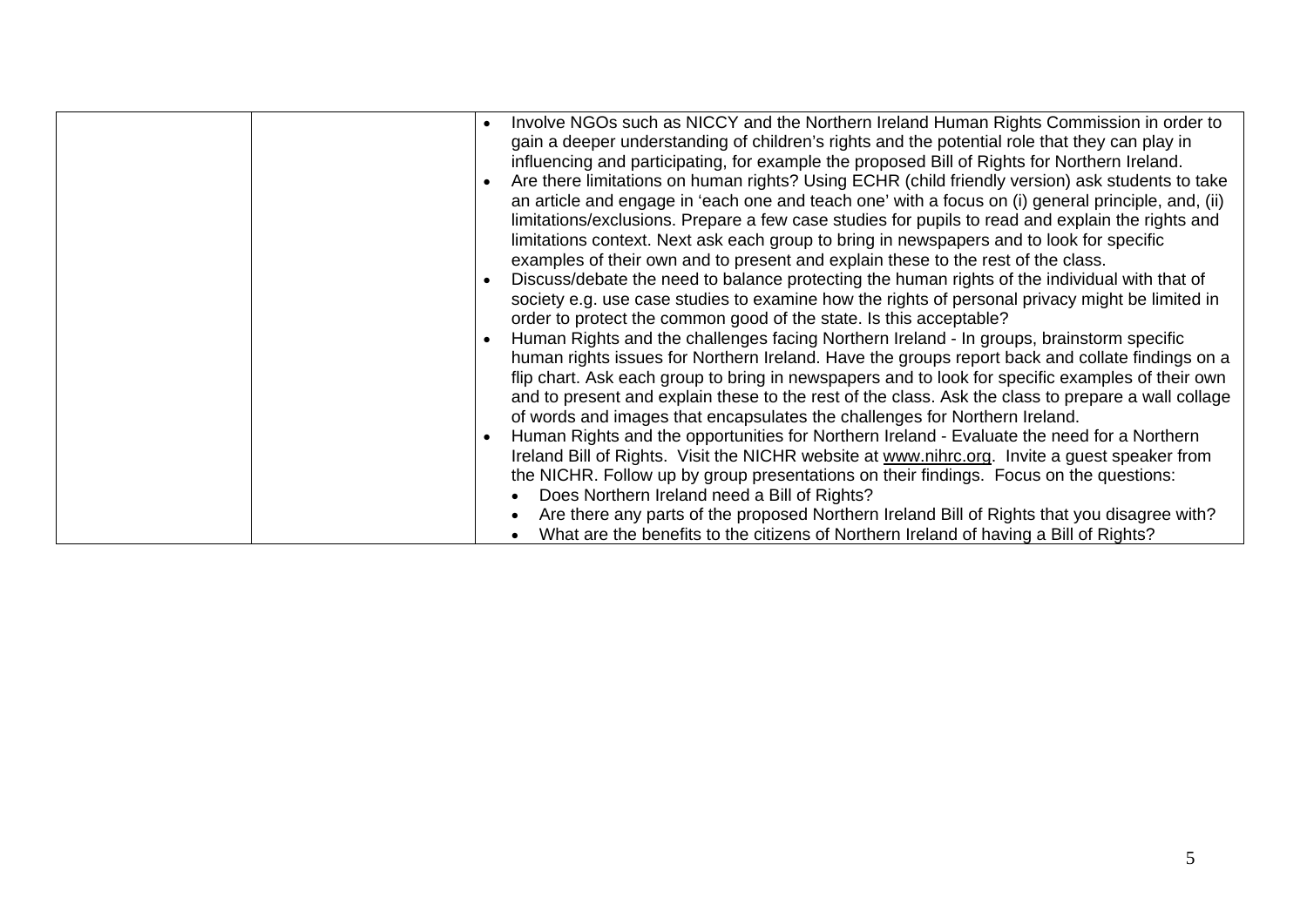| <b>Statutory</b><br><b>Statement</b><br>for                                                                                                                                                                                                                                                                                                                                                                                                                                                                  | <b>Pupils will have</b><br>opportunities to                                                                                                                                                                                                                                                                                              | <b>Learning and Teaching Activities/Learning Experiences</b>                                                                                                                                                                                                                                                                                                                                                                                                                                                                                                                                                                                                                                                                                                                                                                                                                                                                                                                                                                                                                                                                                                                                                                                                                                                                                                                                                                                                                                                                                                                                                                                                                                                                                                                                                                                                                                                                                                                                                                                                                                                                                                                                                                                                                                                                                                                                                                                                                                                                                                                                                       |
|--------------------------------------------------------------------------------------------------------------------------------------------------------------------------------------------------------------------------------------------------------------------------------------------------------------------------------------------------------------------------------------------------------------------------------------------------------------------------------------------------------------|------------------------------------------------------------------------------------------------------------------------------------------------------------------------------------------------------------------------------------------------------------------------------------------------------------------------------------------|--------------------------------------------------------------------------------------------------------------------------------------------------------------------------------------------------------------------------------------------------------------------------------------------------------------------------------------------------------------------------------------------------------------------------------------------------------------------------------------------------------------------------------------------------------------------------------------------------------------------------------------------------------------------------------------------------------------------------------------------------------------------------------------------------------------------------------------------------------------------------------------------------------------------------------------------------------------------------------------------------------------------------------------------------------------------------------------------------------------------------------------------------------------------------------------------------------------------------------------------------------------------------------------------------------------------------------------------------------------------------------------------------------------------------------------------------------------------------------------------------------------------------------------------------------------------------------------------------------------------------------------------------------------------------------------------------------------------------------------------------------------------------------------------------------------------------------------------------------------------------------------------------------------------------------------------------------------------------------------------------------------------------------------------------------------------------------------------------------------------------------------------------------------------------------------------------------------------------------------------------------------------------------------------------------------------------------------------------------------------------------------------------------------------------------------------------------------------------------------------------------------------------------------------------------------------------------------------------------------------|
| <b>Local and Global</b>                                                                                                                                                                                                                                                                                                                                                                                                                                                                                      | develop their                                                                                                                                                                                                                                                                                                                            |                                                                                                                                                                                                                                                                                                                                                                                                                                                                                                                                                                                                                                                                                                                                                                                                                                                                                                                                                                                                                                                                                                                                                                                                                                                                                                                                                                                                                                                                                                                                                                                                                                                                                                                                                                                                                                                                                                                                                                                                                                                                                                                                                                                                                                                                                                                                                                                                                                                                                                                                                                                                                    |
| <b>Citizenship</b>                                                                                                                                                                                                                                                                                                                                                                                                                                                                                           | knowledge and                                                                                                                                                                                                                                                                                                                            |                                                                                                                                                                                                                                                                                                                                                                                                                                                                                                                                                                                                                                                                                                                                                                                                                                                                                                                                                                                                                                                                                                                                                                                                                                                                                                                                                                                                                                                                                                                                                                                                                                                                                                                                                                                                                                                                                                                                                                                                                                                                                                                                                                                                                                                                                                                                                                                                                                                                                                                                                                                                                    |
|                                                                                                                                                                                                                                                                                                                                                                                                                                                                                                              | understanding:                                                                                                                                                                                                                                                                                                                           |                                                                                                                                                                                                                                                                                                                                                                                                                                                                                                                                                                                                                                                                                                                                                                                                                                                                                                                                                                                                                                                                                                                                                                                                                                                                                                                                                                                                                                                                                                                                                                                                                                                                                                                                                                                                                                                                                                                                                                                                                                                                                                                                                                                                                                                                                                                                                                                                                                                                                                                                                                                                                    |
| Young people<br>should have<br>opportunities to:<br>Identify and exercise<br>their human rights<br>and social<br>responsibility in<br>relation to local,<br>national and global<br>issues.<br>Note: it is advisable<br>to identify further<br>learning<br>opportunities, within<br>the context of the<br>other statutory<br>statements, to<br>demonstrate that<br>human rights and<br>social responsibility<br>are pervasive,<br>underpinning<br>concepts of<br>citizenship in the NI<br>revised curriculum. | <b>Building progression</b><br>through exploring:<br>More complex<br>definitions of social<br>responsibility;<br>Relationship between<br>$\bullet$<br>individual and social<br>responsibility;<br>Assessment of<br>community needs;<br>Analysis of media<br>$\bullet$<br>presentations of youth<br>culture and social<br>responsibility. | Explore young people's views about what social responsibility is. Allocate 6-12 roles e.g.<br>characters might include President Bush, Gordon Brown, Homer Simpson, Les Battersby. Ask<br>pupils to state why they think their character is socially responsible and have a balloon debate.<br>Alternatively, prepare cards with a range of similar characters on them. In small groups, ask the<br>pupils to rank these in terms of who is the most socially responsible. Use these activities as the<br>basis for establishing a working definition of social responsibility with the class.<br>Explore young people's views of individual responsibility and how this impacts on society and<br>other citizens. One way this may be done is by pupils bringing in local/national newspaper<br>articles which are about young people. In groups pupils discuss the article and how it portrays<br>young people in society. Does the article present them as responsible citizens? What impact<br>might the young people's behaviour/attitude have on local community/society?<br>Pupils discuss and agree on a definition for young peoples' individual responsibility. Brainstorm,<br>in groups of 4-6. Using flipchart sheets, ask pupils to write down their ideas of what individual<br>responsibility means to them. Feedback/class discussion.<br>Each pupil presents an idea for a community based activity which may improve the quality of life<br>in their local area e.g. cleaning the local children's playground, help the elderly etc Identify the<br>ways in which this activity illustrates how young people demonstrate individual responsibility in<br>the community. This could form the basis for an action based project at a later time.<br>Use scenarios/role-play to explore the images of youth culture and social responsibility. In<br>groups of 4/5 pupils create and present a news report which focuses on an issue relevant to<br>young people. The reports should include positive and negative images of young people. Assign<br>roles - news reader, outside reporter, participant(s) engaged in the activity/event and<br>observer/witness. Ask each group to write a short script and present their news item to the rest<br>of the class. The other groups are invited to comment on each other's news item in relation to<br>how the news reports portray youth culture, individual responsibility and impact on<br>community/society. These scenarios could be researched from the internet, newspaper reports,<br>news items or be based on storylines from soap operas. |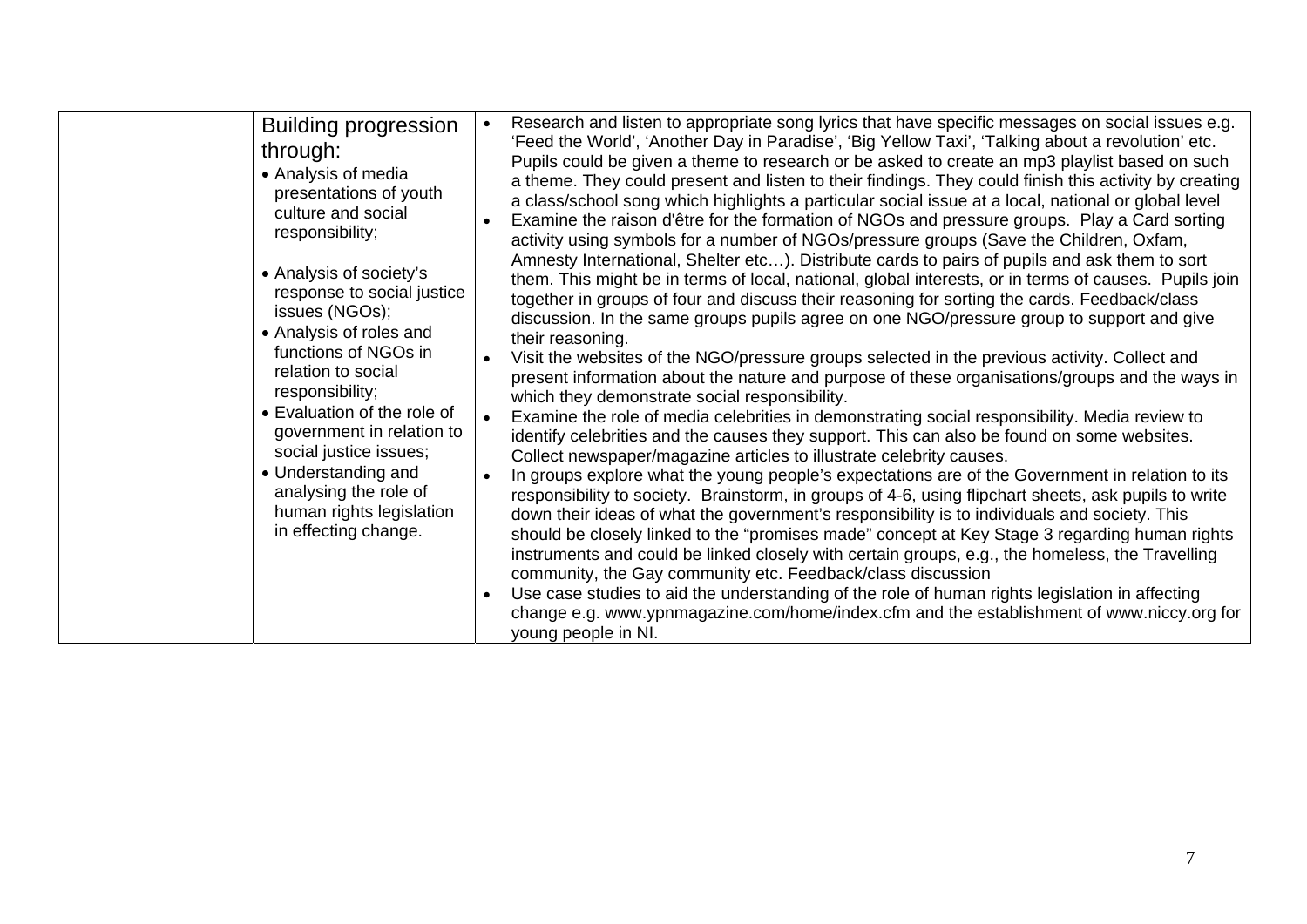| <b>Statutory</b><br><b>Statement</b><br>for<br><b>Local and Global</b>                                                                                                                                                                                                                                                                                                                                                                                                                  | <b>Pupils</b><br>will<br>have<br>opportunities<br>to<br>develop<br>their                                                                                                                                                                                                                                                                                                                                       | <b>Learning and Teaching Activities/Learning Experiences</b>                                                                                                                                                                                                                                                                                                                                                                                                                                                                                                                                                                                                                                                                                                                                                                                                                                                                                                                                                                                                                                                                                                                                                                                                                                                    |
|-----------------------------------------------------------------------------------------------------------------------------------------------------------------------------------------------------------------------------------------------------------------------------------------------------------------------------------------------------------------------------------------------------------------------------------------------------------------------------------------|----------------------------------------------------------------------------------------------------------------------------------------------------------------------------------------------------------------------------------------------------------------------------------------------------------------------------------------------------------------------------------------------------------------|-----------------------------------------------------------------------------------------------------------------------------------------------------------------------------------------------------------------------------------------------------------------------------------------------------------------------------------------------------------------------------------------------------------------------------------------------------------------------------------------------------------------------------------------------------------------------------------------------------------------------------------------------------------------------------------------------------------------------------------------------------------------------------------------------------------------------------------------------------------------------------------------------------------------------------------------------------------------------------------------------------------------------------------------------------------------------------------------------------------------------------------------------------------------------------------------------------------------------------------------------------------------------------------------------------------------|
| <b>Citizenship</b>                                                                                                                                                                                                                                                                                                                                                                                                                                                                      | knowledge<br>and<br>understanding:                                                                                                                                                                                                                                                                                                                                                                             |                                                                                                                                                                                                                                                                                                                                                                                                                                                                                                                                                                                                                                                                                                                                                                                                                                                                                                                                                                                                                                                                                                                                                                                                                                                                                                                 |
| Young people<br>should have<br>opportunities to:<br>identify and exercise<br>their human rights<br>and social<br>responsibility in<br>relation to local,<br>national and global<br>issues (continued).<br>Note: it would be<br>advisable to identify<br>further learning<br>opportunities, within<br>the context of the<br>other statutory<br>statements, to<br>demonstrate that<br>human rights and<br>social responsibility<br>are pervasive<br>underpinning<br>citizenship concepts. | Building progression through •<br>exploring:<br>How individuals and<br>young people, in<br>particular, can exercise<br>their rights and their<br>potential impact for<br>affecting change in<br>society and the wider<br>world.<br>and by:<br>Evaluating the<br>$\bullet$<br>effectiveness of the<br>various ways to take<br>part. of media<br>presentations of youth<br>culture and social<br>responsibility. | Examine Participatory Rights in the UNCRC. Use a card sorting activity to identify the<br>different categories of rights e.g:<br>Survival<br>$\circ$<br>Protection<br>$\circ$<br>Participatory<br>$\circ$<br>Development<br>$\circ$<br>Brainstorm the list of ways in which an individual can play an active part in the democratic<br>process. These may include the following:<br>Voting<br>$\circ$<br>Lobbying<br>$\circ$<br>Writing to local representatives/press<br>$\circ$<br>Peaceful protest<br>$\circ$<br>Organising a petition<br>$\circ$<br>Join an appropriate NGO.<br>$\circ$<br>Sort these activities into 'most effective' and 'least effective' categories.<br>Examine the ways in which a young person might contribute to society through active<br>participation e.g. through the potential role of school student councils e.g. using your<br>school council and/or examples from www.schoolcouncils.org.<br>Watch selected scenes from films such as 'Cry Freedom', 'Hotel Rwanda' or 'Pay It<br>Forward'. Perhaps include clips from recent news items or soaps to investigate different<br>levels of participation.<br>Evaluate the effectiveness of some of the examples of participation above in influencing<br>decisions and affecting change at local, national and global levels. |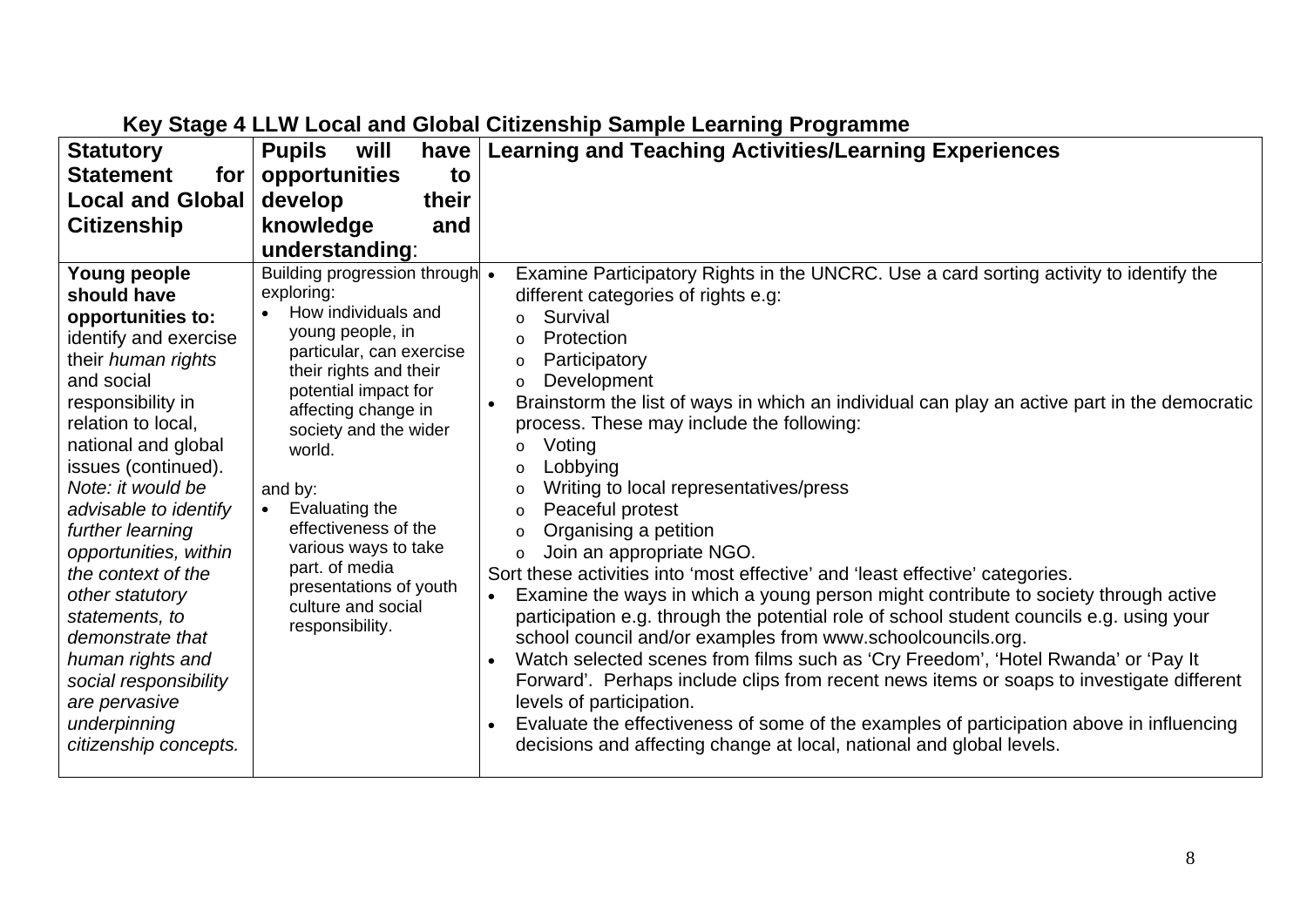| <b>Statutory</b>                                                                                                                                                                                                                                                                                                                                                                                                                                                                                                                                             | <b>Pupils</b><br>will<br>have                                                                                                                                                                                                                                                                                                                                                                                                                                                 | <b>Learning and Teaching Activities/Learning Experiences</b>                                                                                                                                                                                                                                                                                                                                                                                                                                                                                                                                                                                                                                                                                                                                                                                                                                                                                                                                                                                                                                                                                                                                                                                                                                                                                            |
|--------------------------------------------------------------------------------------------------------------------------------------------------------------------------------------------------------------------------------------------------------------------------------------------------------------------------------------------------------------------------------------------------------------------------------------------------------------------------------------------------------------------------------------------------------------|-------------------------------------------------------------------------------------------------------------------------------------------------------------------------------------------------------------------------------------------------------------------------------------------------------------------------------------------------------------------------------------------------------------------------------------------------------------------------------|---------------------------------------------------------------------------------------------------------------------------------------------------------------------------------------------------------------------------------------------------------------------------------------------------------------------------------------------------------------------------------------------------------------------------------------------------------------------------------------------------------------------------------------------------------------------------------------------------------------------------------------------------------------------------------------------------------------------------------------------------------------------------------------------------------------------------------------------------------------------------------------------------------------------------------------------------------------------------------------------------------------------------------------------------------------------------------------------------------------------------------------------------------------------------------------------------------------------------------------------------------------------------------------------------------------------------------------------------------|
| <b>Statement</b><br>for                                                                                                                                                                                                                                                                                                                                                                                                                                                                                                                                      | opportunities<br>to<br>their                                                                                                                                                                                                                                                                                                                                                                                                                                                  |                                                                                                                                                                                                                                                                                                                                                                                                                                                                                                                                                                                                                                                                                                                                                                                                                                                                                                                                                                                                                                                                                                                                                                                                                                                                                                                                                         |
| <b>Local and Global</b><br><b>Citizenship</b>                                                                                                                                                                                                                                                                                                                                                                                                                                                                                                                | develop<br>knowledge<br>and                                                                                                                                                                                                                                                                                                                                                                                                                                                   |                                                                                                                                                                                                                                                                                                                                                                                                                                                                                                                                                                                                                                                                                                                                                                                                                                                                                                                                                                                                                                                                                                                                                                                                                                                                                                                                                         |
|                                                                                                                                                                                                                                                                                                                                                                                                                                                                                                                                                              | understanding:                                                                                                                                                                                                                                                                                                                                                                                                                                                                |                                                                                                                                                                                                                                                                                                                                                                                                                                                                                                                                                                                                                                                                                                                                                                                                                                                                                                                                                                                                                                                                                                                                                                                                                                                                                                                                                         |
| Young people should<br>have opportunities<br>to: develop awareness<br>of the role of non-<br>governmental<br>organisations.<br><b>Note: it is advisable</b><br>to identify further<br>learning<br>opportunities, within<br>the context of the<br>other statutory<br>statements, to further<br>illustrate the range of<br><b>NGOs and the variety</b><br>of activities that they<br>are engaged in.<br><b>Teachers may wish</b><br>to identify and<br>establish<br>partnerships with<br>appropriate NGO's to<br>address certain<br>aspects of<br>citizenship. | <b>Building progression</b><br>through:<br>Developing an<br>increased awareness<br>of some of the issues<br>resulting from social<br>inequalities and social<br>injustice which affect<br>individuals, society<br>and the wider world<br>and the roles of NGO's<br>in addressing these;<br>Exploring concept of<br>social justice and<br>background/contexts<br>of NGOs;<br>In-depth analysis<br>$\bullet$<br>(including evaluation of<br>effectiveness) of<br>selected NGOs. | Explore the concept of social justice and equality at a local, national and global level and<br>the causes of social inequalities and social injustice. Use newspapers and the Internet to<br>research disadvantaged groups, e.g., homeless, people living in poverty, refugees,<br>ethnic minorities etc. Use photographs to tell the story of an individual or group of<br>people who are disadvantaged in society. Many NGO sites contain such resources.<br>Discuss with class some of these issues and ask the class to identify issues that they<br>$\bullet$<br>would like to investigate further.<br>Investigate the role of NGOs in addressing social inequalities and social injustice, e.g.,<br>$\bullet$<br>choose one or two disadvantaged groups and use an Internet search to find NGOs who<br>represent them and their role.<br>Select one NGO and briefly list how it tries to address social inequalities and social<br>$\bullet$<br>injustice faced by your chosen group. Ask students to prepare a presentation using ICT<br>or visual aids to describe to the rest of the class:<br>the history of the NGO;<br>(i)<br>(i)<br>the issues it deals with;<br>(iii)<br>how it addresses such issues;<br>how the public, society and the government can play a part; and<br>(iv)<br>the effectiveness of the NGO and their work.<br>(v) |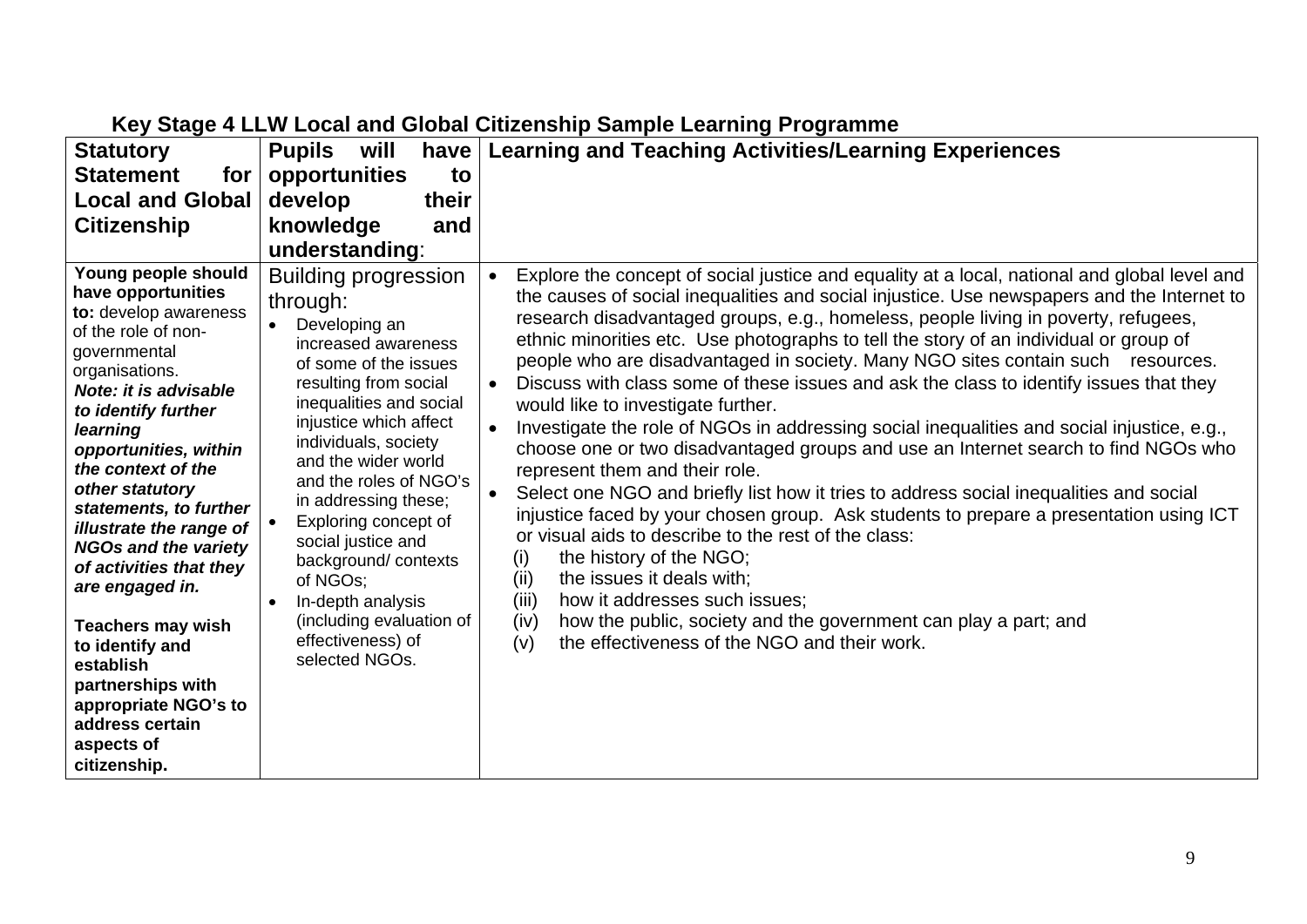| Young people<br>should have<br>opportunities to:<br>develop awareness<br>of the role of non-<br>governmental<br>organisations.<br>Note: it is advisable<br>to identify further<br>learning<br>opportunities,<br>within the context<br>$\bullet$<br>of the other<br>statutory<br>statements, to<br>further illustrate the | <b>Building progression</b><br>through:<br>Developing a growing<br>awareness of some of<br>the work in which NGOs<br>engage and understand   •<br>the importance of their<br>roles in contributing to<br>society;<br>In-depth analysis<br>(including evaluation of<br>effectiveness) of<br>selected NGOs;<br>Action based project;<br>Comparison of<br>effectiveness of<br>differing NGOs. | Identify three NGOs. Classify these according to their specific group focus (e.g.<br>$\bullet$<br>environmental protection, anti-poverty, humanitarian, human rights) and whether they<br>are engaged at a local, national or global level.<br>Undertake a project centred on the multiple aspects of a selected NGO e.g. historical<br>development, raison d'être, fund raising, publicity and current project(s).<br>Compare two different NGOs at different scales e.g. at the local compared with the<br>global.                    |
|--------------------------------------------------------------------------------------------------------------------------------------------------------------------------------------------------------------------------------------------------------------------------------------------------------------------------|--------------------------------------------------------------------------------------------------------------------------------------------------------------------------------------------------------------------------------------------------------------------------------------------------------------------------------------------------------------------------------------------|-----------------------------------------------------------------------------------------------------------------------------------------------------------------------------------------------------------------------------------------------------------------------------------------------------------------------------------------------------------------------------------------------------------------------------------------------------------------------------------------------------------------------------------------|
| range of NGOs and<br>the variety of<br>activities that they<br>are engaged in.<br><b>Teachers may wish</b><br>to identify and<br>establish<br>partnerships with<br>appropriate NGO's<br>to address certain<br>aspects of<br>citizenship                                                                                  | <b>Building progression</b><br>through:<br>Identifying appropriate<br>ways of responding to<br>NGOs (supporting or<br>rejecting);<br>In-depth analysis<br>(including evaluation of<br>effectiveness) of<br>selected NGOs;<br>Action based project.<br>$\bullet$                                                                                                                            | Actively engage with NGOs in attempt to gain a more detailed understanding of their<br>roles. Invite guest speakers. Visit NGO websites.<br>Have a class debate on the success/limitations of the work of an NGO.<br>Write an article for a school magazine raising awareness of the work of an NGO, how<br>effective it is and highlighting responsible ways of responding to NGOs.<br>Ask the class to organise an awareness-raising week to include producing leaflets,<br>$\bullet$<br>displays, organising debates and assemblies. |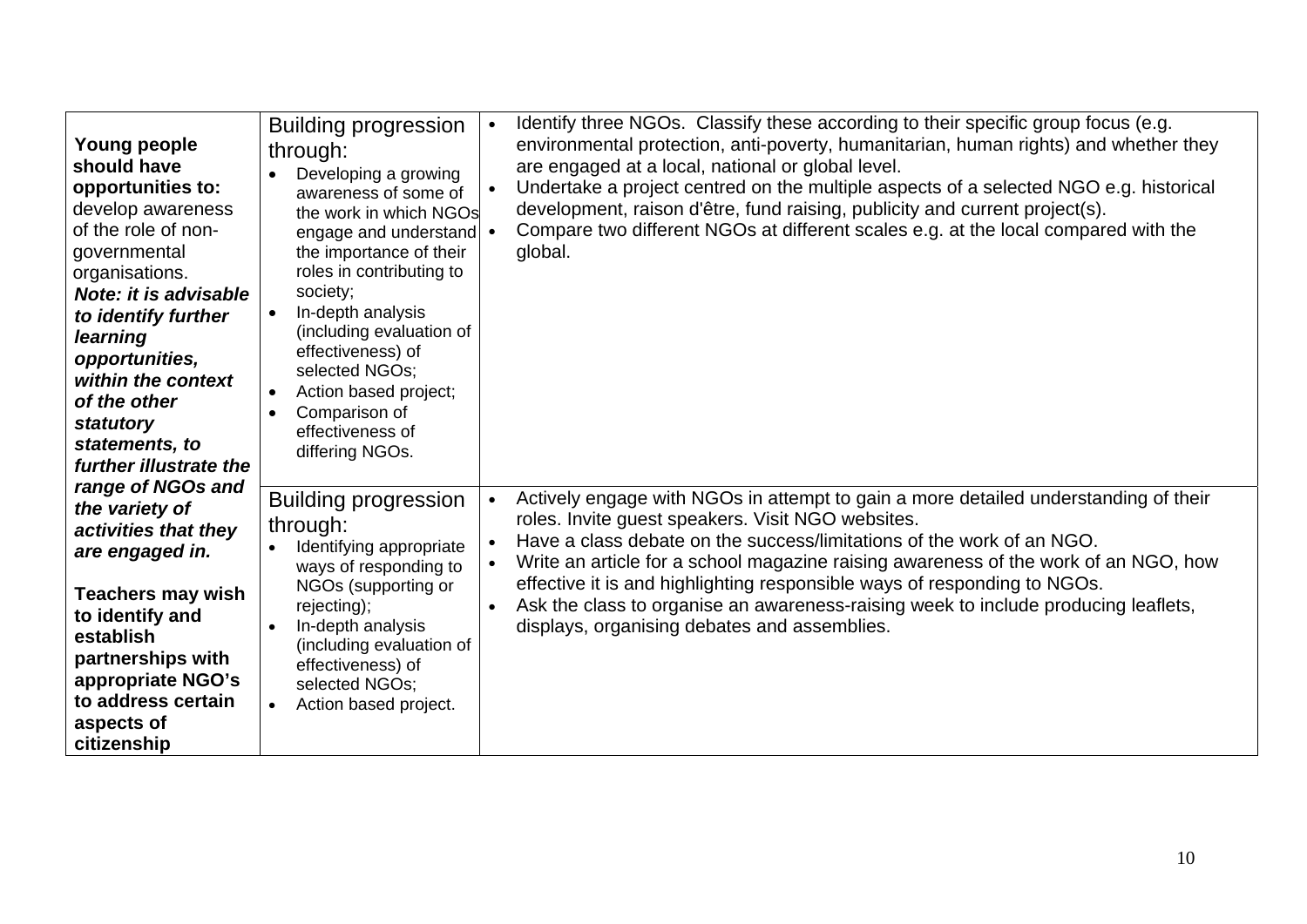| <b>Statutory</b>                                                                                                                                                                                          | <b>Pupils</b><br>will<br>have                                                                                                                                                                                                                                                                                                                                                                                                                                                                                                      | <b>Learning and Teaching Activities/Learning Experiences</b>                                                                                                                                                                                                                                                                                                                                                                                                                                                                                                                                                                                                                                                                                                                                                                                                                                                                                                                                                                                                                                                                                                                                                                                                                                                                                                                                                                                                                                                                                                                                                                                                                                                                                                                                                                                                                                                                                                                                                                                                                                                                                                                                                                                                                                                                                        |
|-----------------------------------------------------------------------------------------------------------------------------------------------------------------------------------------------------------|------------------------------------------------------------------------------------------------------------------------------------------------------------------------------------------------------------------------------------------------------------------------------------------------------------------------------------------------------------------------------------------------------------------------------------------------------------------------------------------------------------------------------------|-----------------------------------------------------------------------------------------------------------------------------------------------------------------------------------------------------------------------------------------------------------------------------------------------------------------------------------------------------------------------------------------------------------------------------------------------------------------------------------------------------------------------------------------------------------------------------------------------------------------------------------------------------------------------------------------------------------------------------------------------------------------------------------------------------------------------------------------------------------------------------------------------------------------------------------------------------------------------------------------------------------------------------------------------------------------------------------------------------------------------------------------------------------------------------------------------------------------------------------------------------------------------------------------------------------------------------------------------------------------------------------------------------------------------------------------------------------------------------------------------------------------------------------------------------------------------------------------------------------------------------------------------------------------------------------------------------------------------------------------------------------------------------------------------------------------------------------------------------------------------------------------------------------------------------------------------------------------------------------------------------------------------------------------------------------------------------------------------------------------------------------------------------------------------------------------------------------------------------------------------------------------------------------------------------------------------------------------------------|
| <b>Statement</b><br>for                                                                                                                                                                                   | opportunities<br>to                                                                                                                                                                                                                                                                                                                                                                                                                                                                                                                |                                                                                                                                                                                                                                                                                                                                                                                                                                                                                                                                                                                                                                                                                                                                                                                                                                                                                                                                                                                                                                                                                                                                                                                                                                                                                                                                                                                                                                                                                                                                                                                                                                                                                                                                                                                                                                                                                                                                                                                                                                                                                                                                                                                                                                                                                                                                                     |
| <b>Local and Global</b>                                                                                                                                                                                   | develop<br>their                                                                                                                                                                                                                                                                                                                                                                                                                                                                                                                   |                                                                                                                                                                                                                                                                                                                                                                                                                                                                                                                                                                                                                                                                                                                                                                                                                                                                                                                                                                                                                                                                                                                                                                                                                                                                                                                                                                                                                                                                                                                                                                                                                                                                                                                                                                                                                                                                                                                                                                                                                                                                                                                                                                                                                                                                                                                                                     |
| <b>Citizenship</b>                                                                                                                                                                                        | knowledge<br>and                                                                                                                                                                                                                                                                                                                                                                                                                                                                                                                   |                                                                                                                                                                                                                                                                                                                                                                                                                                                                                                                                                                                                                                                                                                                                                                                                                                                                                                                                                                                                                                                                                                                                                                                                                                                                                                                                                                                                                                                                                                                                                                                                                                                                                                                                                                                                                                                                                                                                                                                                                                                                                                                                                                                                                                                                                                                                                     |
|                                                                                                                                                                                                           | understanding:                                                                                                                                                                                                                                                                                                                                                                                                                                                                                                                     |                                                                                                                                                                                                                                                                                                                                                                                                                                                                                                                                                                                                                                                                                                                                                                                                                                                                                                                                                                                                                                                                                                                                                                                                                                                                                                                                                                                                                                                                                                                                                                                                                                                                                                                                                                                                                                                                                                                                                                                                                                                                                                                                                                                                                                                                                                                                                     |
| Young people<br>should have<br>opportunities to:<br>respond to the<br>specific challenges<br>and opportunities<br>which diversity and<br>inclusion present in<br>Northern Ireland and<br>the wider world. | <b>Building progression</b><br>through:<br>Considering what the<br>specific challenges of<br>diversity are<br>considered to be;<br>Identification of<br>$\bullet$<br>diversity issues in a<br>school or community<br>context;<br>Evaluation of<br>effectiveness of<br>school/ community<br>response to diversity<br>issues;<br>Analysis of needs,<br>challenges and<br>opportunities of a<br>diverse Northern<br>Ireland at community<br>level;<br>Evaluation of media<br>portrayals and<br>presentation of<br>immigration issues. | Diversity and Inclusion - 'How diverse is our school/local community?' Pupils could, for example,<br>$\bullet$<br>examine the school mission statement and identify references to accommodating difference and<br>diversity. Ask students to form groups - give out copies of the school prospectus, mission<br>statement etc. Ask them to identify/evaluate these in the context of diversity and inclusion. They<br>feed back using flip chart. Pose the question, 'in which ways could the school do more to promote<br>diversity and inclusion within the school?' Consider 3 - 4 areas, e.g., buildings, equipment,<br>prospectus, curriculum, website etc. To end the activity get students to prepare a letter for the<br>Principal with findings and recommendations. Individual response, "How it would feel to be a<br>newcomer to their school/community?" "Inclusion Initiative" - how can we make newcomers feel<br>welcome? Perhaps the school could adapt or create a Video of life in their school, buddy system<br>for newcomers, language, food, sports, peer bilingual support group.<br>Evaluate the effectiveness of the strategies in place in the school community to challenge racism,<br>$\bullet$<br>sectarianism, discrimination etc. Provide students with any relevant school policies that challenge<br>racism, sectarianism and discrimination. Ask students to create their own school policy which<br>suggests practical ways to tackle these issues.<br>Community response - research local cross-community activities. Pupils research their local<br>$\bullet$<br>community for relevant initiatives (contacting the local community forum, for example, may<br>provide an opportunity for a visitor to address the pupils). This could in turn lead to some sort of<br>action based project.<br>Local diversity and inclusion - Evaluate the impact of migrant workers coming to Northern Ireland,<br>$\bullet$<br>e.g., contribution to the local economy, food and tax generation. Provide students with selected<br>recent statistics on Northern Ireland population trends and immigration figures. These may be<br>found at http://www.nisra.gov.uk/. Students make a simple table showing numbers of ethnic<br>minority groups in NI and make reasoned judgements about future population trends for NI. |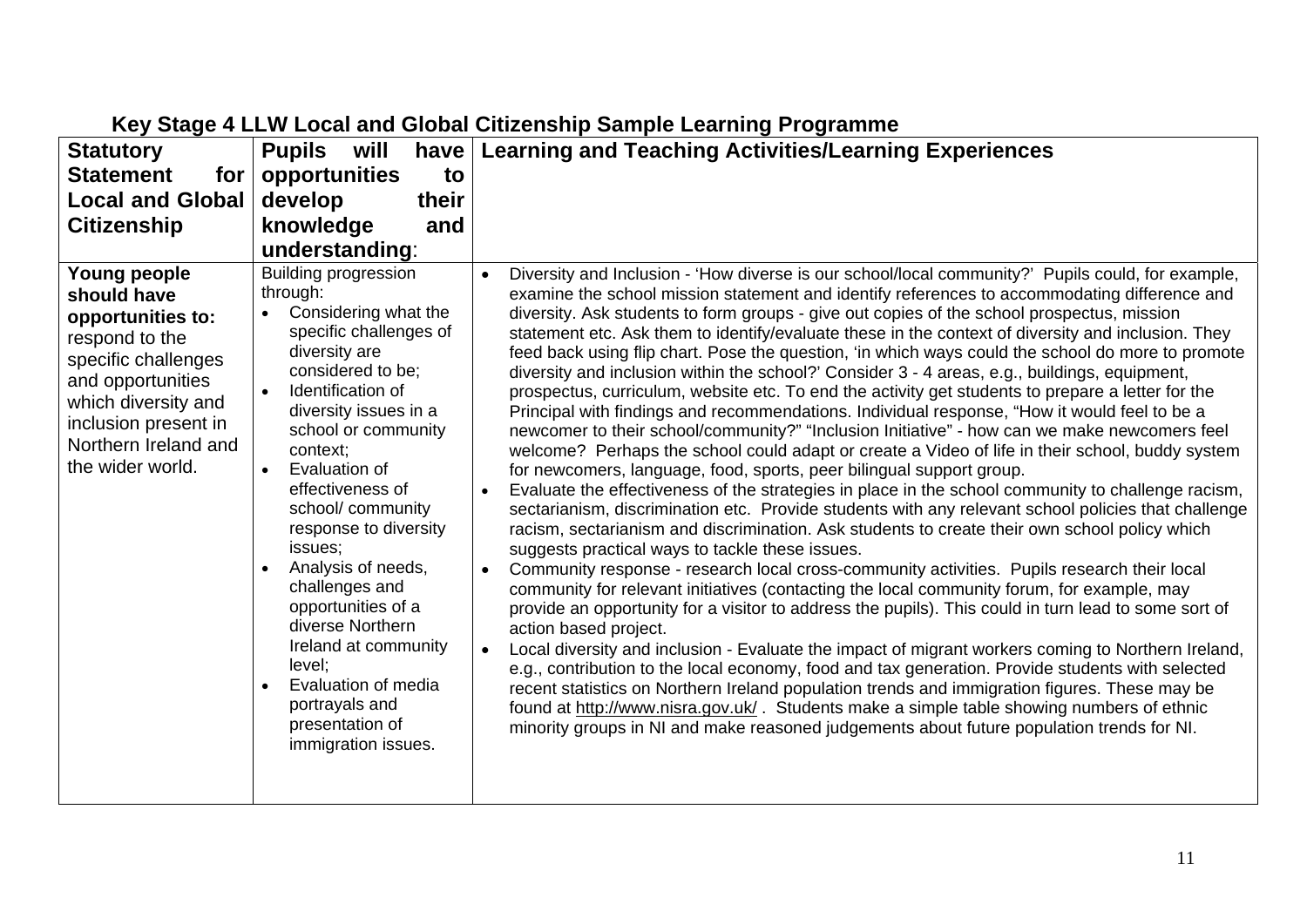| Young people         | <b>Building progression</b> | Pupils work in groups of 4 - 6 to discuss and make notes on the following:<br>$\bullet$       |
|----------------------|-----------------------------|-----------------------------------------------------------------------------------------------|
| should have          | through:                    | the benefits to the local community of immigrants moving into the area;<br>$\left( 1\right)$  |
| opportunities to:    | Evaluation of media         | the possible wider effects of immigration on society in Northern Ireland;<br>(ii)             |
| respond to the       | portrayals and              | the needs and human rights of people coming to live in Northern Ireland.<br>(iii)             |
| specific challenges  | presentation of             | End the activity with a media/newspaper trawl and a class discussion of these issues.         |
| and opportunities    | immigration issues;         | Government response - Section 75, of the Northern Ireland Act, 1998. Promoting equality       |
| which diversity and  | Identification of           | of opportunity and good relations. This could be approached though case studies from          |
| inclusion present in | diversity issues in a       | the Equality Commission for Northern Ireland (www.equalityni.org) or explored through         |
| Northern Ireland and | national and global         | newspapers, TV news items, film clips or through a formal debate with a motion.               |
| the wider world.     | context:                    | Media portrayal of immigration issues. Collect relevant newspaper articles in relation to     |
|                      | Evaluation of               | immigration. In pairs, students analyse the news items and present a short report to          |
|                      | effectiveness of            | highlight the main themes and suggest reasons why these items are presented as they           |
|                      | government                  | are. This activity is useful for highlighting the main issues regarding diversity in Northern |
|                      | response to diversity       | Ireland. Conflicting editorial tones would be useful to help pupils unpack the complexity of  |
|                      | issues globally;            | these issues.                                                                                 |
|                      | Comparative                 | National/Global diversity and inclusion - Use newspapers/internet to find out wider           |
|                      |                             |                                                                                               |
|                      | exploration of              | national and global diversity issues. Ask pupils to identify whether these are similar/       |
|                      | diversity issues.           | different to local ones? For example, ask pupils to examine how various governments           |
|                      |                             | attempt to provide protection from religious and racial discrimination and persecution.       |
|                      |                             | Does this work? Could more be done? These could be explored by turning some of these          |
|                      |                             | questions (and others) into statements for a walking debate. Pupils could be encouraged       |
|                      |                             | to frame their own questions in order to seek answers.                                        |
|                      |                             | Use case studies to examine how sectarianism or racism, or opposing political ideologies      |
|                      |                             | may result in conflict in a local, national and global context. The use of film and web       |
|                      |                             | based resources can help with this activity for example, BBC Citizenship DVD for              |
|                      |                             | KS3/KS4 and BBC website has a rich source of appropriate resources.                           |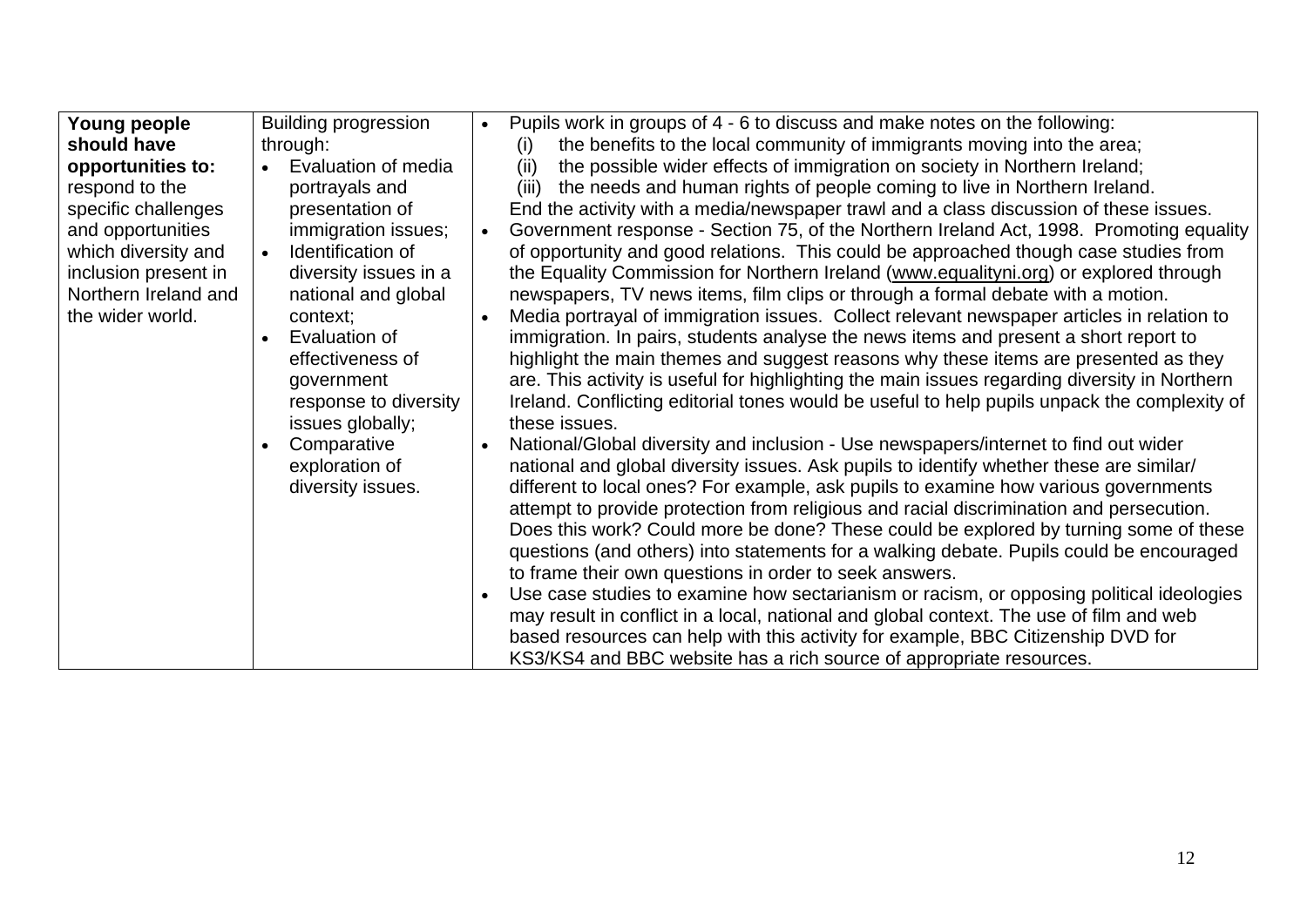| <b>Statutory</b>                                                                                                                                                                                          | <b>Pupils</b><br>will<br>have                                                                                                                                                                                                                                                                                                                                                  | <b>Learning and Teaching Activities/Learning Experiences</b>                                                                                                                                                                                                                                                                                                                                                                                                                                                                                                                                                                                                                                                                                                                                                                                                                                                                                                                                                                                                                                                                                                                                                                                                                                                                                                                                                                                                                                                                                                                                                                    |
|-----------------------------------------------------------------------------------------------------------------------------------------------------------------------------------------------------------|--------------------------------------------------------------------------------------------------------------------------------------------------------------------------------------------------------------------------------------------------------------------------------------------------------------------------------------------------------------------------------|---------------------------------------------------------------------------------------------------------------------------------------------------------------------------------------------------------------------------------------------------------------------------------------------------------------------------------------------------------------------------------------------------------------------------------------------------------------------------------------------------------------------------------------------------------------------------------------------------------------------------------------------------------------------------------------------------------------------------------------------------------------------------------------------------------------------------------------------------------------------------------------------------------------------------------------------------------------------------------------------------------------------------------------------------------------------------------------------------------------------------------------------------------------------------------------------------------------------------------------------------------------------------------------------------------------------------------------------------------------------------------------------------------------------------------------------------------------------------------------------------------------------------------------------------------------------------------------------------------------------------------|
| <b>Statement</b><br>for                                                                                                                                                                                   | opportunities<br>to                                                                                                                                                                                                                                                                                                                                                            |                                                                                                                                                                                                                                                                                                                                                                                                                                                                                                                                                                                                                                                                                                                                                                                                                                                                                                                                                                                                                                                                                                                                                                                                                                                                                                                                                                                                                                                                                                                                                                                                                                 |
| <b>Local and Global</b>                                                                                                                                                                                   | develop<br>their                                                                                                                                                                                                                                                                                                                                                               |                                                                                                                                                                                                                                                                                                                                                                                                                                                                                                                                                                                                                                                                                                                                                                                                                                                                                                                                                                                                                                                                                                                                                                                                                                                                                                                                                                                                                                                                                                                                                                                                                                 |
| <b>Citizenship</b>                                                                                                                                                                                        | knowledge<br>and                                                                                                                                                                                                                                                                                                                                                               |                                                                                                                                                                                                                                                                                                                                                                                                                                                                                                                                                                                                                                                                                                                                                                                                                                                                                                                                                                                                                                                                                                                                                                                                                                                                                                                                                                                                                                                                                                                                                                                                                                 |
|                                                                                                                                                                                                           | understanding:                                                                                                                                                                                                                                                                                                                                                                 |                                                                                                                                                                                                                                                                                                                                                                                                                                                                                                                                                                                                                                                                                                                                                                                                                                                                                                                                                                                                                                                                                                                                                                                                                                                                                                                                                                                                                                                                                                                                                                                                                                 |
| Young people<br>should have<br>opportunities to:<br>respond to the<br>specific challenges<br>and opportunities<br>which diversity and<br>inclusion present in<br>Northern Ireland and<br>the wider world. | <b>Building progression</b><br>through:<br>Evaluation of media<br>portrayals and<br>presentation of<br>immigration issues;<br>Identification of<br>$\bullet$<br>diversity issues in a<br>national and global<br>context;<br>Evaluation of<br>effectiveness of<br>government<br>response to diversity<br>issues globally;<br>Comparative<br>exploration of<br>diversity issues. | Global response - Investigate the role of the United Nations in promoting peace and<br>$\bullet$<br>resolving conflict between people/countries. Visit the UN website:<br>http://www.un.org/english/ to find out more information about the role of the UN in<br>peacekeeping and conflict resolution.<br>Use case studies to further investigate the role of the UN in peacekeeping e.g. Iraq,<br>$\bullet$<br>Lebanon, Israel and Palestine. Use a range of media resources (Internet, newspapers,<br>TV news reports, documentaries) to present information about an area of the world<br>where there is conflict. In groups of 4 - 6 students play the role of UN observers in the<br>region. They have to prepare and present a report to the UN General Assembly advising<br>the Assembly on the following:<br>their observations;<br>(i)<br>some of the basic causes of the conflict;<br>(ii)<br>(iii) why the UN should take action; and<br>(iv) recommendations for action.<br>Evaluate the role of the media in influencing the views of individuals regarding issues<br>$\bullet$<br>such as racism, sectarianism etc. Use a range of media resources (Internet,<br>newspapers, TV news reports, documentaries) covering the issues above. Students<br>select one news item and answer the following questions:<br>What type of audience is the news item for?<br>(i)<br>What is the message the news item is expressing?<br>(ii)<br>To what extent is this true? (Is there bias?)<br>(iii)<br>Why is the news item covered in this way?<br>(iv)<br>In which ways might this news item influence individuals?<br>(v) |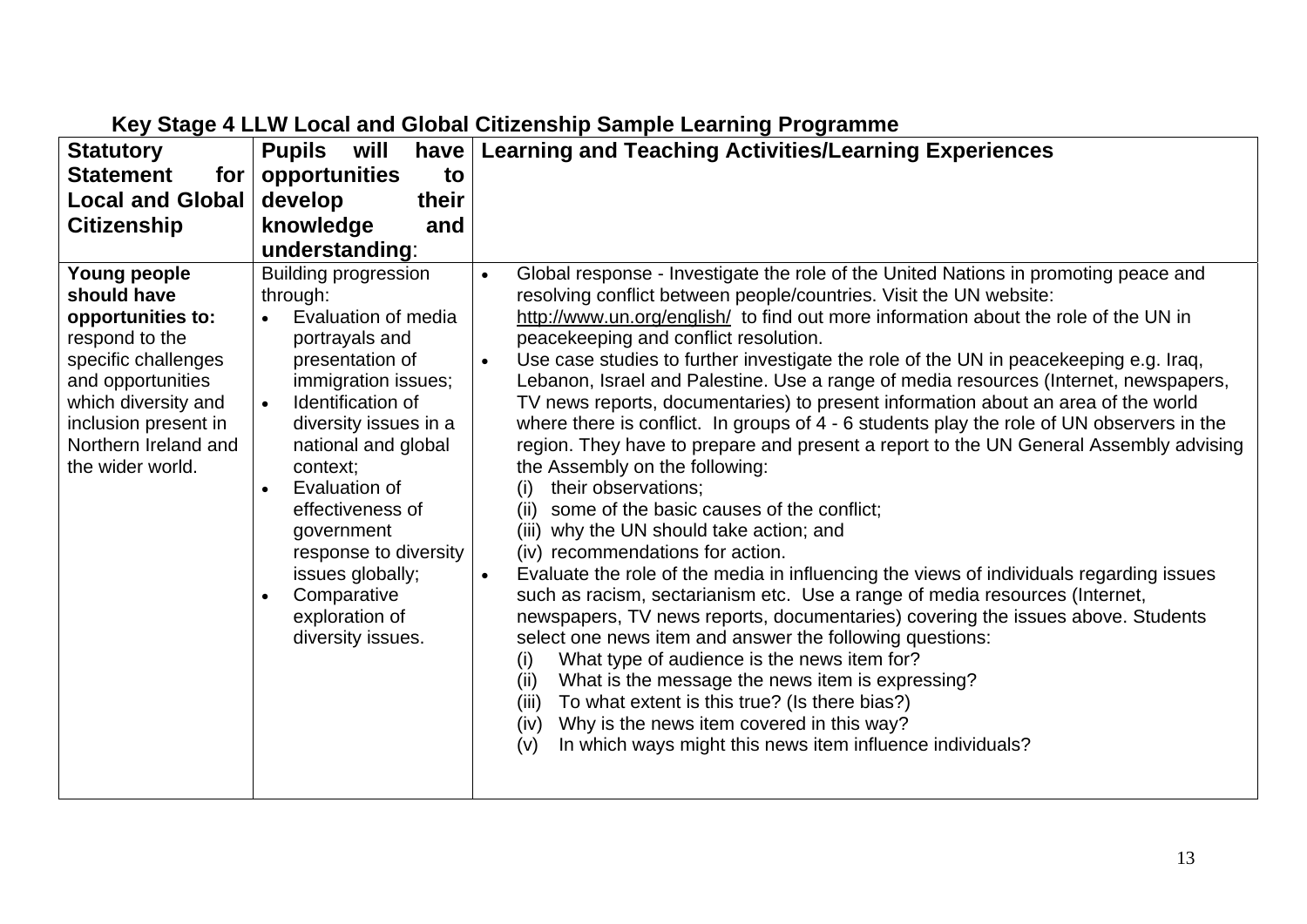| The role of the<br>individual, society and<br>government in<br>responding to these<br>challenges.<br><b>Building progression</b><br>through:<br>Evaluation the inter-<br>connectedness and<br>complexities of the<br>role of the individual,<br>society and<br>government<br>responses to<br>diversity issues;<br>Exploring the various<br>$\bullet$<br>opportunities<br>provided to Northern<br>Ireland. | Use information from NGOs or other organisations to prepare a bulletin on the role of<br>agencies/organisations in challenging prejudice and promoting inclusion e.g. local<br>councils, Community Relations Council, Equality Commission etc.<br>Celebration of diversity - Pupils use the Internet to research the various ethnic minority<br>groups in Northern Ireland and identify events which these groups celebrate that might be<br>shared with the whole community, e.g., religious festivals, Chinese New Year etc.<br>Produce a diversity calendar listing these celebrations. |
|-----------------------------------------------------------------------------------------------------------------------------------------------------------------------------------------------------------------------------------------------------------------------------------------------------------------------------------------------------------------------------------------------------------|--------------------------------------------------------------------------------------------------------------------------------------------------------------------------------------------------------------------------------------------------------------------------------------------------------------------------------------------------------------------------------------------------------------------------------------------------------------------------------------------------------------------------------------------------------------------------------------------|
|                                                                                                                                                                                                                                                                                                                                                                                                           |                                                                                                                                                                                                                                                                                                                                                                                                                                                                                                                                                                                            |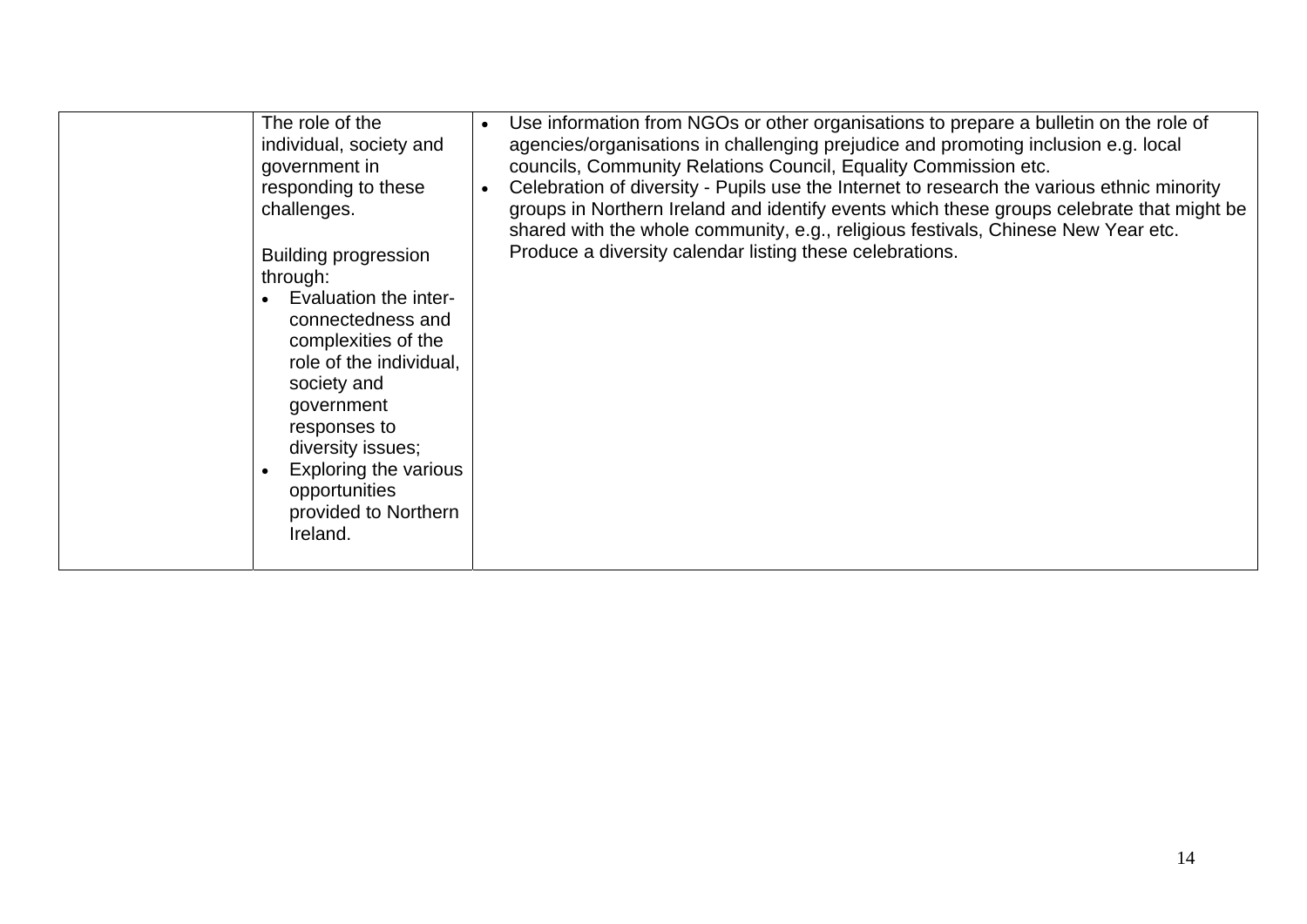| <b>Statutory</b>                                                                                                                                                                                                         | <b>Pupils</b><br>will<br>have                                                                                                                                                                                                                                                                                                                                                                                     | <b>Learning and Teaching Activities/Learning Experiences</b>                                                                                                                                                                                                                                                                                                                                                                                                                                                                                                                                                                                                                                                                                                                                                                                                                                                                                                                                                                                                                                                                                                                                                                                                                                                                                                                                                                                                                                                                                                                                                                                                                                                                                                                                                                                                                                                                                                                                                                                                                                         |
|--------------------------------------------------------------------------------------------------------------------------------------------------------------------------------------------------------------------------|-------------------------------------------------------------------------------------------------------------------------------------------------------------------------------------------------------------------------------------------------------------------------------------------------------------------------------------------------------------------------------------------------------------------|------------------------------------------------------------------------------------------------------------------------------------------------------------------------------------------------------------------------------------------------------------------------------------------------------------------------------------------------------------------------------------------------------------------------------------------------------------------------------------------------------------------------------------------------------------------------------------------------------------------------------------------------------------------------------------------------------------------------------------------------------------------------------------------------------------------------------------------------------------------------------------------------------------------------------------------------------------------------------------------------------------------------------------------------------------------------------------------------------------------------------------------------------------------------------------------------------------------------------------------------------------------------------------------------------------------------------------------------------------------------------------------------------------------------------------------------------------------------------------------------------------------------------------------------------------------------------------------------------------------------------------------------------------------------------------------------------------------------------------------------------------------------------------------------------------------------------------------------------------------------------------------------------------------------------------------------------------------------------------------------------------------------------------------------------------------------------------------------------|
| <b>Statement</b><br>for                                                                                                                                                                                                  | opportunities<br>to                                                                                                                                                                                                                                                                                                                                                                                               |                                                                                                                                                                                                                                                                                                                                                                                                                                                                                                                                                                                                                                                                                                                                                                                                                                                                                                                                                                                                                                                                                                                                                                                                                                                                                                                                                                                                                                                                                                                                                                                                                                                                                                                                                                                                                                                                                                                                                                                                                                                                                                      |
| <b>Local and Global</b>                                                                                                                                                                                                  | develop<br>their                                                                                                                                                                                                                                                                                                                                                                                                  |                                                                                                                                                                                                                                                                                                                                                                                                                                                                                                                                                                                                                                                                                                                                                                                                                                                                                                                                                                                                                                                                                                                                                                                                                                                                                                                                                                                                                                                                                                                                                                                                                                                                                                                                                                                                                                                                                                                                                                                                                                                                                                      |
| <b>Citizenship</b>                                                                                                                                                                                                       | knowledge<br>and                                                                                                                                                                                                                                                                                                                                                                                                  |                                                                                                                                                                                                                                                                                                                                                                                                                                                                                                                                                                                                                                                                                                                                                                                                                                                                                                                                                                                                                                                                                                                                                                                                                                                                                                                                                                                                                                                                                                                                                                                                                                                                                                                                                                                                                                                                                                                                                                                                                                                                                                      |
|                                                                                                                                                                                                                          | understanding:                                                                                                                                                                                                                                                                                                                                                                                                    |                                                                                                                                                                                                                                                                                                                                                                                                                                                                                                                                                                                                                                                                                                                                                                                                                                                                                                                                                                                                                                                                                                                                                                                                                                                                                                                                                                                                                                                                                                                                                                                                                                                                                                                                                                                                                                                                                                                                                                                                                                                                                                      |
| Young people<br>should have<br>opportunities to:<br>respond to the<br>specific challenges<br>and opportunities<br>which diversity and<br>inclusion present in<br>Northern Ireland and<br>the wider world<br>(continued). | The role of the<br>individual, society and<br>government in<br>responding to these<br>challenges (continued).<br><b>Building progression</b><br>through:<br>• Evaluation of role of<br>NGOs in promotion of<br>diversity and inclusion;<br>• Evaluation of role of<br>governments in<br>promotion of diversity<br>and inclusion;<br>• Evaluation of role of<br>human rights in<br>addressing diversity<br>issues. | Explore the ways in which NGO's promote equality, diversity and inclusion in Northern Ireland<br>$\bullet$<br>and the world.<br>Brainstorm: identify and categorise a number of local and global NGOs. In pairs – one person<br>looks at a local NGO, the other person at a Global NGO. Visit NGO websites or collect<br>material from NGOs. Students make a list of bullet points citing the ways each NGO<br>promotes equality, diversity and inclusion. In pairs students make comparisons between their<br>NGOs and the ways in which they promote equality, diversity and inclusion. Pose the<br>question, 'How effective are these examples of NGOs in achieving this?' Develop this idea<br>further by asking each pair of pupils to agree on which of their two NGOs are the best at<br>achieving this. Ask pupils to form groups of four or eight to reach consensus on one NGO per<br>group. When two or three NGOs emerge from this exercise ask pupils to vote for the NGO<br>which best promotes equality, diversity and inclusion.<br>Research the role of governments and NGOs and their use of human rights instruments in<br>$\bullet$<br>responding to the challenges presented by diversity and inclusion.<br>Government - research how the government promotes inclusion and resolve conflict. (You<br>may wish to use the "Shared Future" strategy for Northern Ireland as a focus for an activity -<br>www.asharedfutureni.gov.uk.)<br><b>Local</b> - pupils review and compare the coverage of one article, which is related to a diversity<br>$\bullet$<br>and inclusion, in two local newspapers e.g. the Irish News and the Newsletter. You may wish<br>to focus on, photographs, elements of bias, language used, similarities and differences.<br><b>National</b> - pupils review and compare the coverage of one article, which is related to a<br>$\bullet$<br>diversity and inclusion, in two national newspapers, e.g., Times and the Guardian. You may<br>wish to focus on headings, photographs, elements of bias, language used, similarities and<br>differences. |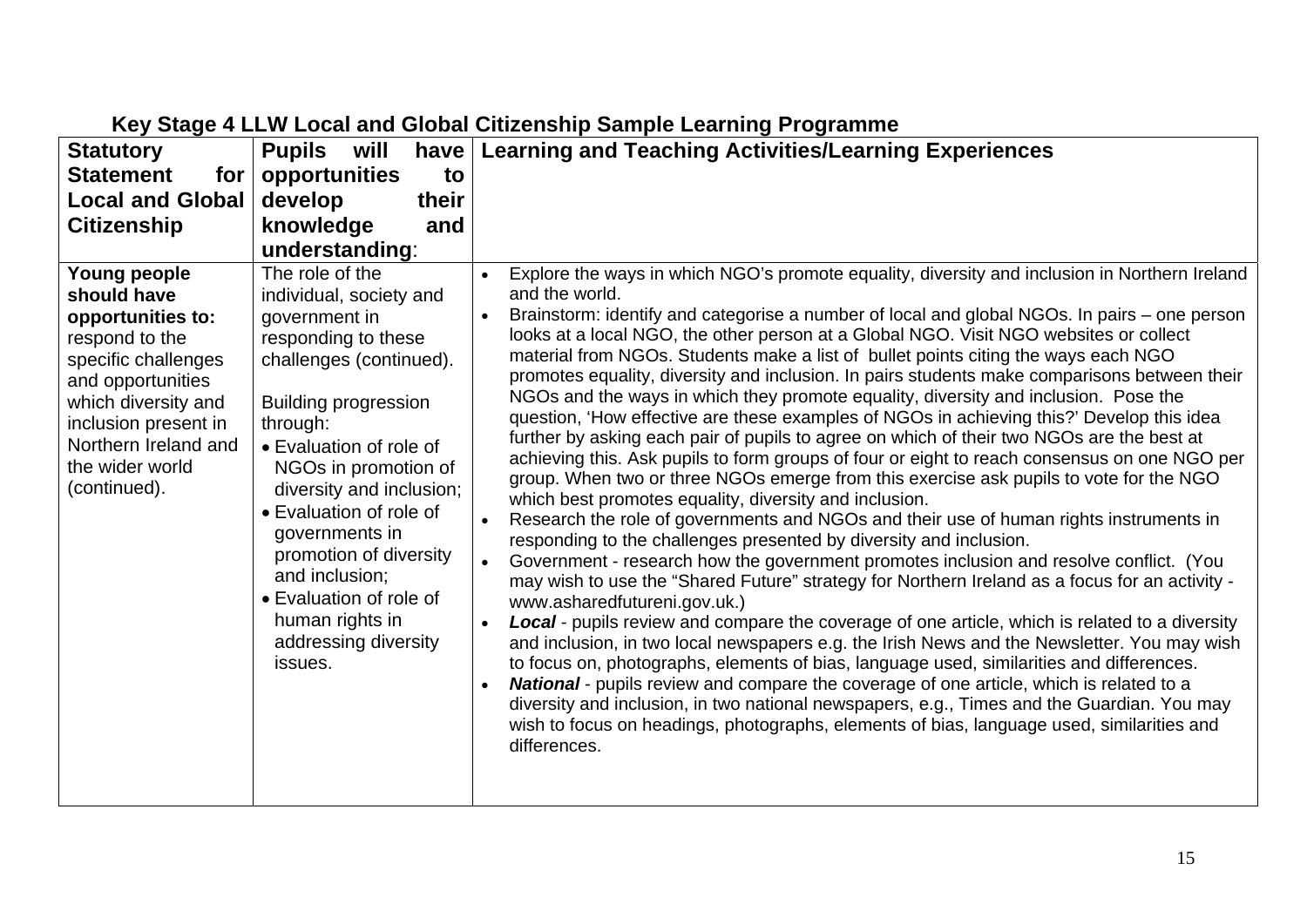| The role of the<br>individual, society and<br>government in<br>responding to these<br>challenges (continued).<br><b>Building progression</b><br>through:<br>Evaluation of role of<br>NGOs in promotion<br>of diversity and<br>inclusion;<br>Evaluation of role of<br>governments in<br>promotion of<br>diversity and<br>inclusion;<br>Evaluation of role of<br>human rights in<br>addressing diversity<br>issues. | <b>Global</b> - evaluate the news coverage presented by two different TV channels on the same<br>day, e.g., BBC and Sky News. Ask the questions, do they cover any diversity issues?<br>How much time does each programme devote to the issue? Does it make the headlines?<br>List any differences in the viewpoints presented.<br>Make a video of a class news report which covers a diversity and inclusion issue. In<br>$\bullet$<br>groups plan write the script, negotiate and agree roles. This might be done as a role-play<br>where each student is allocated a role, based on a case study. Roles may include:<br>newsreader, reporter, member(s) of public, eye-witness/observer, NGO representative,<br>local councillor etc. |
|-------------------------------------------------------------------------------------------------------------------------------------------------------------------------------------------------------------------------------------------------------------------------------------------------------------------------------------------------------------------------------------------------------------------|------------------------------------------------------------------------------------------------------------------------------------------------------------------------------------------------------------------------------------------------------------------------------------------------------------------------------------------------------------------------------------------------------------------------------------------------------------------------------------------------------------------------------------------------------------------------------------------------------------------------------------------------------------------------------------------------------------------------------------------|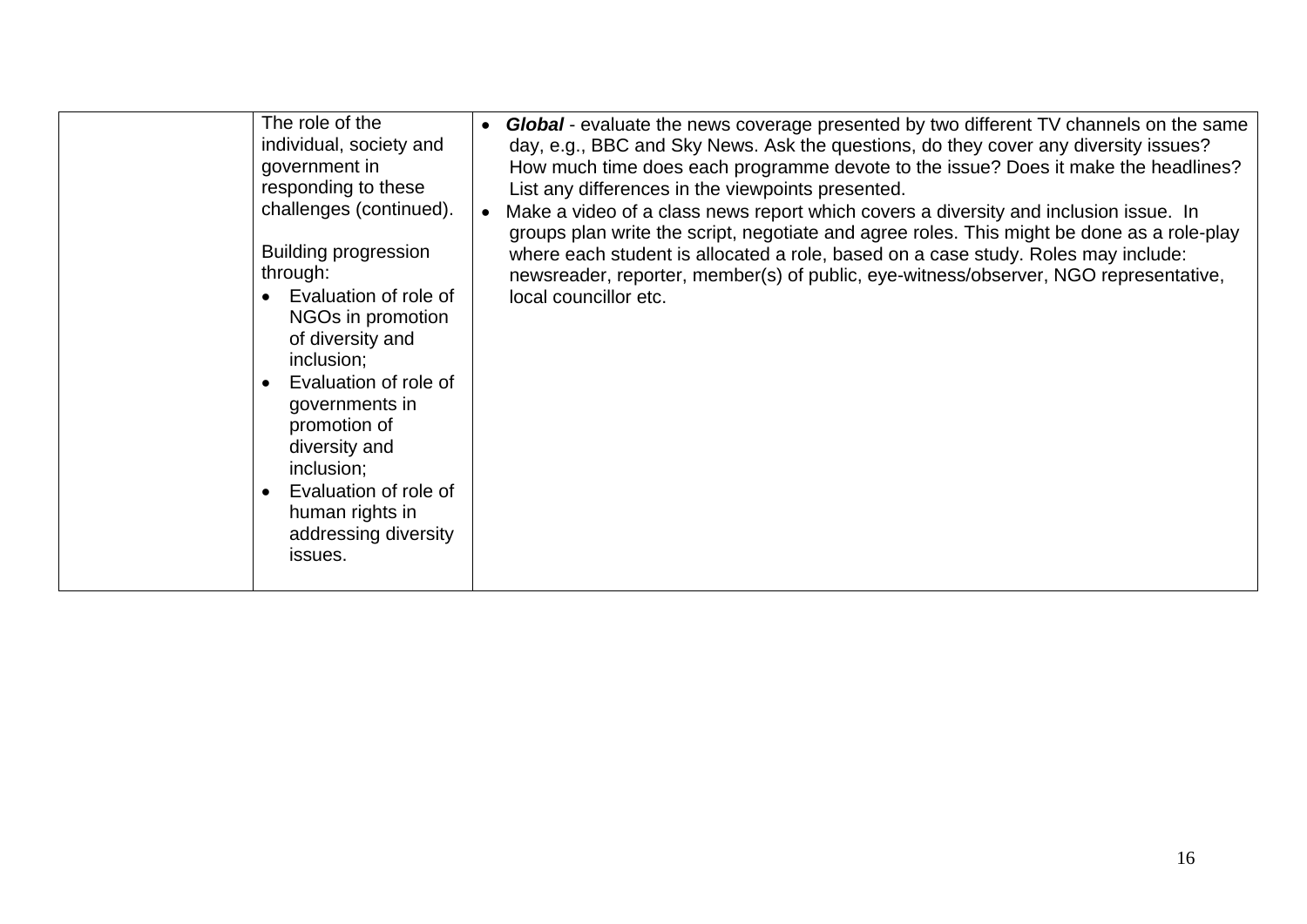| <b>Statutory</b>                                                                                                                                                                                                                                                                  | <b>Pupils will have</b>                                                                                                                                                                                    | <b>Learning and Teaching Activities/Learning Experiences</b>                                                                                                                                                                                                                                                                                                                                                                                                                                                                                                                                                                                                                                                                                                                                                                                                                                                                                                                                                                                                                                                                                  |
|-----------------------------------------------------------------------------------------------------------------------------------------------------------------------------------------------------------------------------------------------------------------------------------|------------------------------------------------------------------------------------------------------------------------------------------------------------------------------------------------------------|-----------------------------------------------------------------------------------------------------------------------------------------------------------------------------------------------------------------------------------------------------------------------------------------------------------------------------------------------------------------------------------------------------------------------------------------------------------------------------------------------------------------------------------------------------------------------------------------------------------------------------------------------------------------------------------------------------------------------------------------------------------------------------------------------------------------------------------------------------------------------------------------------------------------------------------------------------------------------------------------------------------------------------------------------------------------------------------------------------------------------------------------------|
| <b>Statement for</b>                                                                                                                                                                                                                                                              | opportunities to                                                                                                                                                                                           |                                                                                                                                                                                                                                                                                                                                                                                                                                                                                                                                                                                                                                                                                                                                                                                                                                                                                                                                                                                                                                                                                                                                               |
| <b>Local and Global</b>                                                                                                                                                                                                                                                           | develop their                                                                                                                                                                                              |                                                                                                                                                                                                                                                                                                                                                                                                                                                                                                                                                                                                                                                                                                                                                                                                                                                                                                                                                                                                                                                                                                                                               |
| <b>Citizenship</b>                                                                                                                                                                                                                                                                | knowledge and                                                                                                                                                                                              |                                                                                                                                                                                                                                                                                                                                                                                                                                                                                                                                                                                                                                                                                                                                                                                                                                                                                                                                                                                                                                                                                                                                               |
|                                                                                                                                                                                                                                                                                   | understanding:                                                                                                                                                                                             |                                                                                                                                                                                                                                                                                                                                                                                                                                                                                                                                                                                                                                                                                                                                                                                                                                                                                                                                                                                                                                                                                                                                               |
| Young people<br>should have<br>opportunities to:<br>develop their<br>understanding of the<br>role of society and<br>government in<br>safeguarding<br>individual and<br>collectives rights in<br>order to promote<br>equality and to<br>ensure that everyone<br>is treated fairly. | <b>Building progression</b><br>through:<br>• developing an<br>understanding of the<br>concept of equality;<br>developing an<br>$\bullet$<br>understanding of<br>Section 75 of the<br>Northern Ireland Act. | Is treating someone fairly the same as treating them equally? Give class an activity which<br>demonstrates the difference between fairness and equality that involves them all doing<br>exactly the same thing, that will advantage some and disadvantage others, e.g.,<br>handwriting contest that only allows pupils to write with their left hands. Hold a class<br>discussion.<br>Identify groups in Section 75 - give students nine groups and six false ones. Ask them to<br>$\bullet$<br>select the 9 groups which are in Section 75. Brainstorm reasons why these groups were<br>selected for inclusion in Section 75. Report to class using flipchart.<br>Media search/web hunt – break the class into groups and ask them to find case<br>$\bullet$<br>studies/stories from the news about how these groups may have had their rights<br>infringed.<br>Use of film and media clips can help introduce issues e.g. My Left Foot, The Killing<br>Fields, and Philadelphia.<br>Giant step activity. Focus on the questions: How would you feel if this was you?. What<br>are the consequences for people who are treated in such ways? |
|                                                                                                                                                                                                                                                                                   | <b>Building progression</b><br>through:<br>Researching<br>examples of how<br>individuals and<br>society can<br>safeguard individual<br>and group / societal<br>rights.                                     | Brainstorm how individuals and society can safeguard both individual and group/societal<br>rights<br>In groups of 4 - 6, think of real events of how you or your local community has<br>safeguarded individual or group/societal rights.<br>Invite guest speakers from government agencies (e.g. the Equality Commission, Parades<br>Commission and NICCY) to give examples of and to evaluate how governments at<br>various scales can safeguard individual and group/societal rights.                                                                                                                                                                                                                                                                                                                                                                                                                                                                                                                                                                                                                                                       |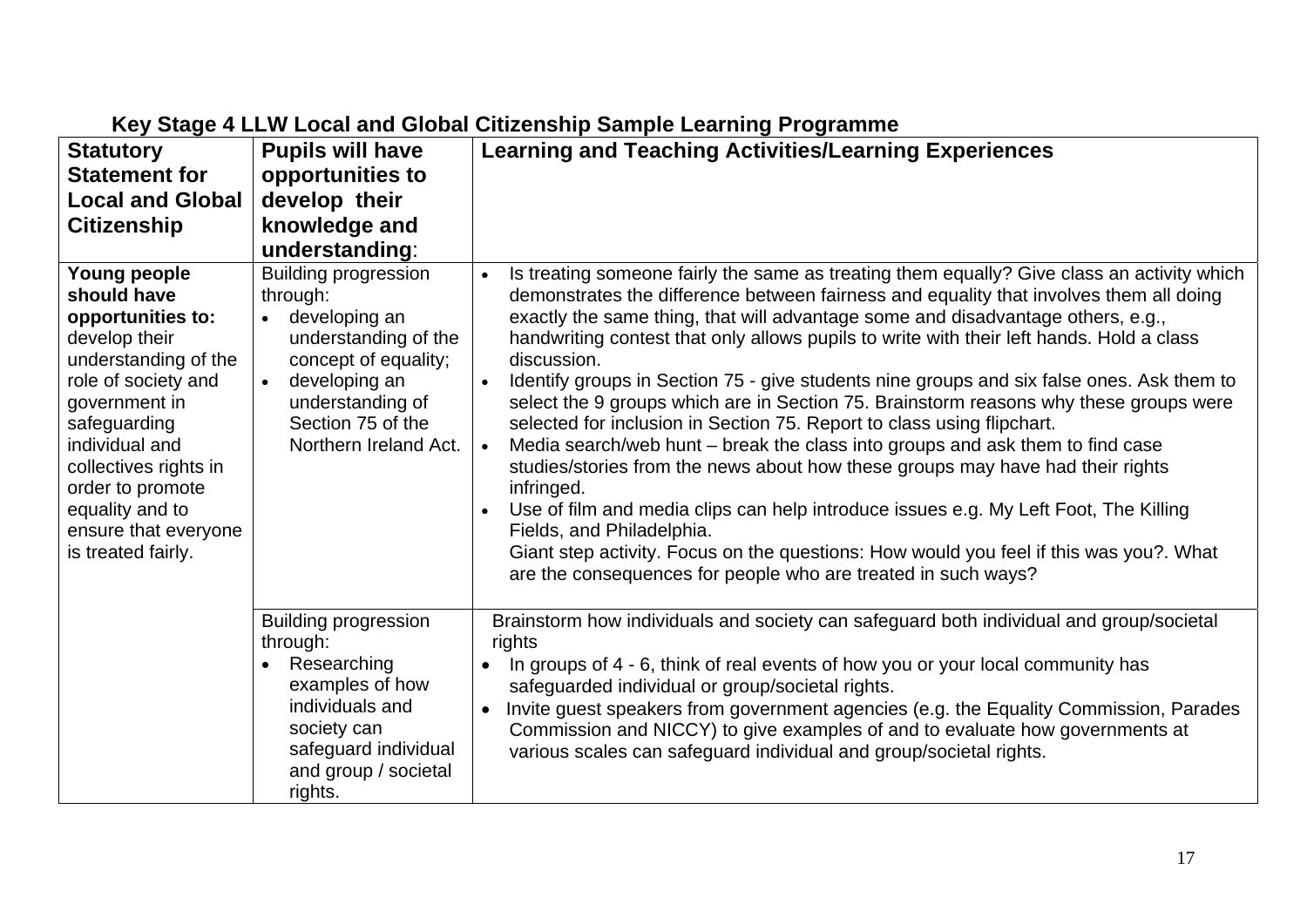| <b>Building progression</b><br>through:<br>Identifying examples<br>of how governments<br>can safeguard both<br>individual and<br>collective/societal<br>rights.                                                                                                                            | Snowball activity on examples of how governments at various levels can safeguard both<br>$\bullet$<br>individual and collective/societal rights.<br>Use case studies at various scales to illustrate the role of governments in defending<br>$\bullet$<br>citizens' rights and in promoting equality and fairness e.g. Equality Commission, Northern<br><b>Ireland Human Rights Commission</b><br>Evaluate the effectiveness of one of these organisations in safeguarding rights by visiting<br>its website to find out how it does this. How effective is it in doing this? What are the<br>benefits to individuals and society by having organisations like these?<br>Ask groups to grade these group(s) on a 1 to 10 scale on how they perceive the group's<br>effectiveness at<br>taking cases;<br>(i)<br>(ii)<br>educating people;<br>(iii)<br>lobbying;<br>advocacy; and<br>(iv)<br>challenging government.<br>(v) |
|--------------------------------------------------------------------------------------------------------------------------------------------------------------------------------------------------------------------------------------------------------------------------------------------|---------------------------------------------------------------------------------------------------------------------------------------------------------------------------------------------------------------------------------------------------------------------------------------------------------------------------------------------------------------------------------------------------------------------------------------------------------------------------------------------------------------------------------------------------------------------------------------------------------------------------------------------------------------------------------------------------------------------------------------------------------------------------------------------------------------------------------------------------------------------------------------------------------------------------|
| <b>Building progression</b><br>through:<br>Identifying examples<br>of how governments<br>can safeguard both<br>individual and<br>collective / societal<br>rights;<br>evaluating the role of<br>government(s) and<br>society in defending<br>citizens' rights and in<br>promoting fairness. | Review the overall role of society and government in defending citizens' rights and in<br>$\bullet$<br>promoting fairness. This could be done by reflecting on case studies from the films such<br>as 'Cry Freedom', 'Hotel Rwanda' or 'Pay It Forward'.<br>Group presentations on the success/limitations of governments in defending citizens'<br>$\bullet$<br>rights and in promoting fairness.                                                                                                                                                                                                                                                                                                                                                                                                                                                                                                                        |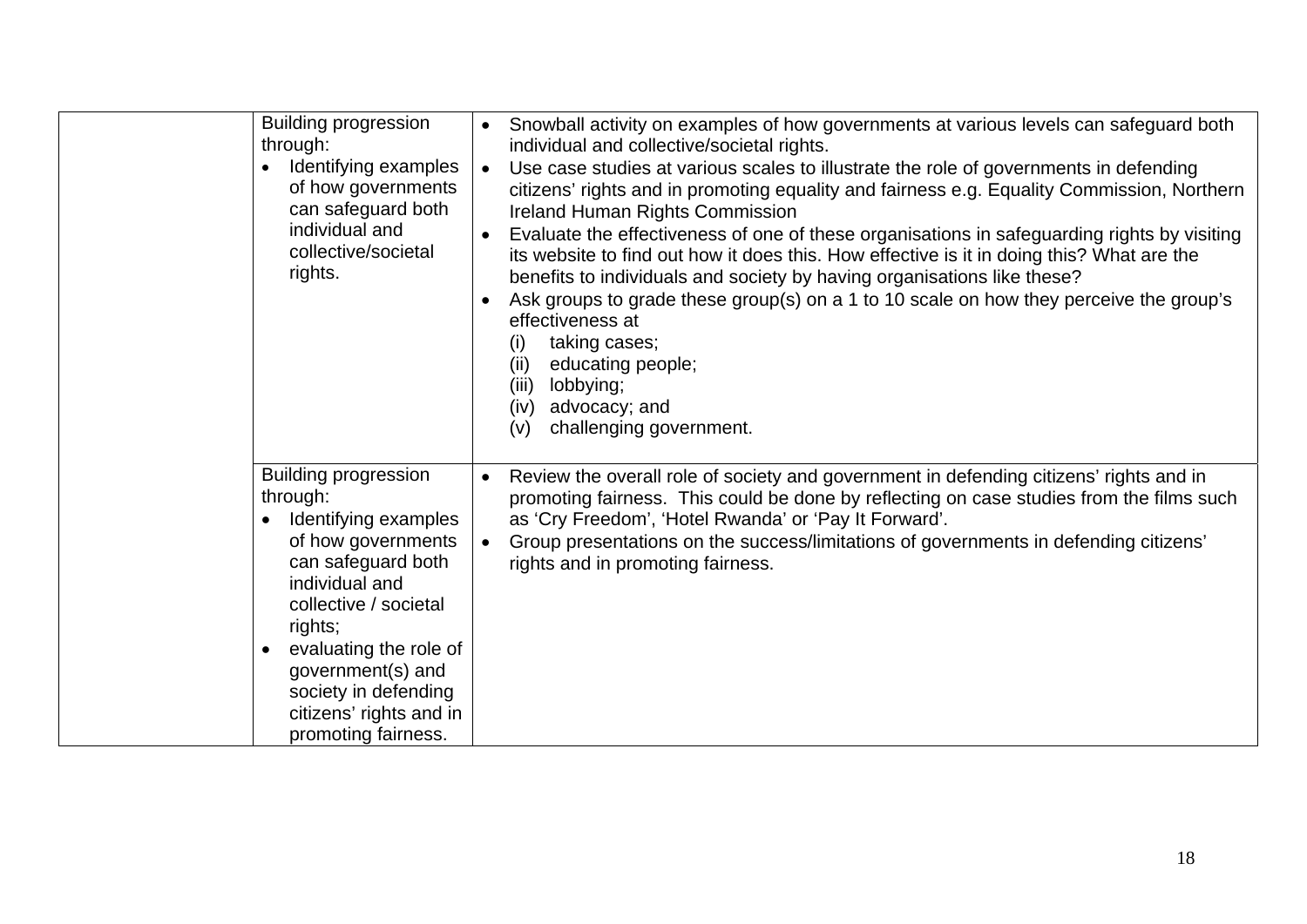| <b>Statutory</b>                                                                                                                                                                  | <b>Pupils</b><br>will<br>have                                                                                                                                                                                                                                                                                   | <b>Learning and Teaching Activities/Learning Experiences</b>                                                                                                                                                                                                                                                                                                                                                                                                                                                                                                                                                                                                                                                                                                                                                                                                                                                                                                                                                                                                                                                                                                                                                                                                                                                                                                                                                                                                                                                                                                                                                                                                                                                                                                                                                                                                                               |
|-----------------------------------------------------------------------------------------------------------------------------------------------------------------------------------|-----------------------------------------------------------------------------------------------------------------------------------------------------------------------------------------------------------------------------------------------------------------------------------------------------------------|--------------------------------------------------------------------------------------------------------------------------------------------------------------------------------------------------------------------------------------------------------------------------------------------------------------------------------------------------------------------------------------------------------------------------------------------------------------------------------------------------------------------------------------------------------------------------------------------------------------------------------------------------------------------------------------------------------------------------------------------------------------------------------------------------------------------------------------------------------------------------------------------------------------------------------------------------------------------------------------------------------------------------------------------------------------------------------------------------------------------------------------------------------------------------------------------------------------------------------------------------------------------------------------------------------------------------------------------------------------------------------------------------------------------------------------------------------------------------------------------------------------------------------------------------------------------------------------------------------------------------------------------------------------------------------------------------------------------------------------------------------------------------------------------------------------------------------------------------------------------------------------------|
| <b>Statement</b><br>for                                                                                                                                                           | opportunities<br>to                                                                                                                                                                                                                                                                                             |                                                                                                                                                                                                                                                                                                                                                                                                                                                                                                                                                                                                                                                                                                                                                                                                                                                                                                                                                                                                                                                                                                                                                                                                                                                                                                                                                                                                                                                                                                                                                                                                                                                                                                                                                                                                                                                                                            |
| <b>Local and Global</b>                                                                                                                                                           | develop<br>their                                                                                                                                                                                                                                                                                                |                                                                                                                                                                                                                                                                                                                                                                                                                                                                                                                                                                                                                                                                                                                                                                                                                                                                                                                                                                                                                                                                                                                                                                                                                                                                                                                                                                                                                                                                                                                                                                                                                                                                                                                                                                                                                                                                                            |
| <b>Citizenship</b>                                                                                                                                                                | knowledge<br>and                                                                                                                                                                                                                                                                                                |                                                                                                                                                                                                                                                                                                                                                                                                                                                                                                                                                                                                                                                                                                                                                                                                                                                                                                                                                                                                                                                                                                                                                                                                                                                                                                                                                                                                                                                                                                                                                                                                                                                                                                                                                                                                                                                                                            |
|                                                                                                                                                                                   | understanding:                                                                                                                                                                                                                                                                                                  |                                                                                                                                                                                                                                                                                                                                                                                                                                                                                                                                                                                                                                                                                                                                                                                                                                                                                                                                                                                                                                                                                                                                                                                                                                                                                                                                                                                                                                                                                                                                                                                                                                                                                                                                                                                                                                                                                            |
| Young people<br>should have<br>opportunities to:<br>develop awareness of<br>key democratic<br>institutions and their<br>role in promoting<br>inclusion, justice and<br>democracy. | <b>Building progression</b><br>through:<br>Identifying and<br>exploring the key<br>characteristics and<br>underlying concepts of<br>democracy;<br>demonstrating<br>increased awareness<br>and understanding of<br>key democratic<br>institutions at the<br>local, regional,<br>national and<br>European levels. | What do we mean by democracy? Identify the key characteristics of a democratic society by<br>using a range of comparative case studies from different countries e.g. UK, USA, Iran, Saudi<br>Arabia, China, Ethiopia etc. These can be easily accessed by using the internet. Alternatively the<br>prudent use of film or media clips/assets may be used as a basis for identifying and unpacking<br>some of the underlying concepts, such as:<br>Participation rights<br>$\circ$<br>Freedom of expression<br>$\circ$<br>Free and fair elections, secret ballots, right to vote<br>$\circ$<br>Party system<br>$\circ$<br>Parliament<br>$\circ$<br><b>Elected Government</b><br>$\circ$<br><b>Accountability of Government</b><br>$\circ$<br>Law and Justice, everyone treated equally and fairly, trial by a jury of peers<br>$\circ$<br>Protection of basic human rights<br>$\circ$<br>Collect, present and analyse information from the media on a number of countries. Use this<br>information to determine whether or not the country is democratic. Use the key characteristics of<br>a democracy to assess how democratic each case study is. Allocate marks to each on a scale of<br>1 to 10 for how democratic it is. Discussion/class feedback.<br>In groups of 4 - 6 allocate each group one country to research. Again, using the characteristics of<br>$\bullet$<br>a democracy, ask the pupils to report their findings to the question "How democratic is this<br>country?" using ICT/Power Point.<br>Moving from the global to the local. Briefly outline the nature and role of the four layers of<br>government affecting Northern Ireland:<br>Local government: - examine the role of local councils/councillors in NI and the UK and<br>$\circ$<br>council funding. Invite a local councillor to school to explore his or her role. Investigate the<br>council website. |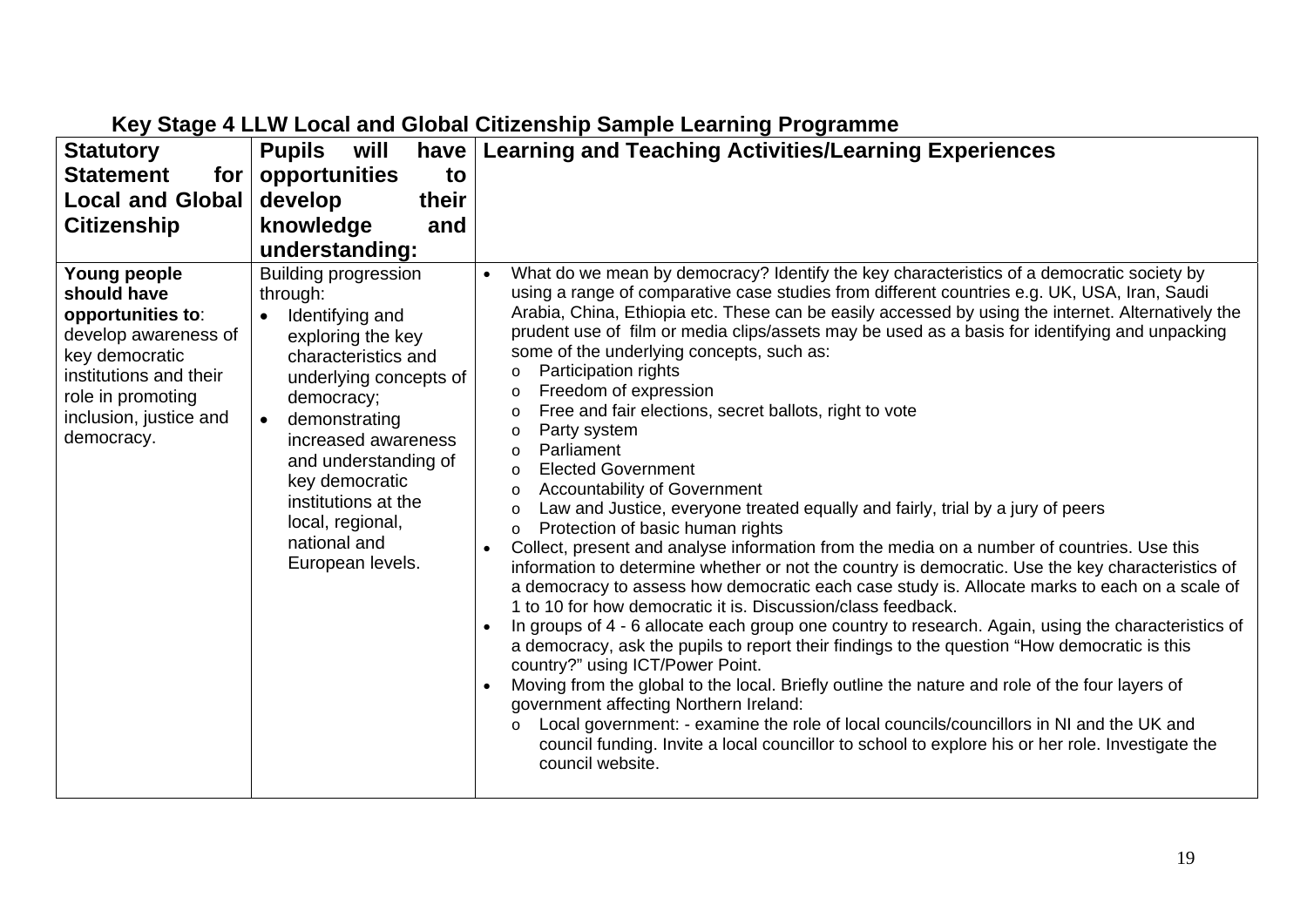| Explore briefly what the Belfast/ Good Friday Agreement means to the citizens of Northern<br>Building progression<br>$\circ$<br>Ireland.<br>through:<br>Provide pupils with the key points/summary of the Belfast Agreement or have pupils visit an<br>Identifying and<br>appropriate website, e.g., from cain.ulst.ac.uk or www.nio.gov.uk. Ask pupils to identify the key<br>exploring the key<br>issues that the Agreement relates to. Pose the question how will this benefit the people of Northern<br>characteristics and<br>Ireland. What will be the main problems in upholding this agreement?<br>underlying concepts of<br>Examine the role of the Assembly. Visit Stormont. Invite an MLA to school. Visit the NI<br>$\circ$<br>democracy;<br>Assembly website (www.niassembly.gov.uk).<br>demonstrating<br>$\bullet$<br>Parliament: - investigate the role and functions of the UK Parliament the Prime Minister and<br>$\circ$<br>increased awareness<br>Members of Parliament. Visit UK Parliament website (www.parliament.uk).<br>and understanding of<br>European Union - visit the EU website (europa.eu). Briefly review the history of the EU and<br>$\circ$<br>key democratic<br>identify its member states. Examine the main EU institutions and their functions.<br>institutions at the<br>Create 28 cards with 7 roles/functions per layer of Government. Give one to each student.<br>$\circ$<br>local, regional,<br>Ask them to teach the their role/function to other members of the class by suggesting which<br>national and<br>layer of Government would be responsible for this role/function e.g. street lighting, roads,<br>European levels<br>refuge collection, recycling etc. (some may be responsible for more than one layer of<br>Government). Ask pupils to swap their cards and continue with the activity. Finally ask<br>students to cluster in groups according to the layer of Government.<br>Create a class/school parliament. Role-play - pupils work in groups to negotiate, assign roles<br>$\circ$<br>and participate in an appropriate debate focussed on an issue related to inclusion, justice or<br>democracy. |  |
|---------------------------------------------------------------------------------------------------------------------------------------------------------------------------------------------------------------------------------------------------------------------------------------------------------------------------------------------------------------------------------------------------------------------------------------------------------------------------------------------------------------------------------------------------------------------------------------------------------------------------------------------------------------------------------------------------------------------------------------------------------------------------------------------------------------------------------------------------------------------------------------------------------------------------------------------------------------------------------------------------------------------------------------------------------------------------------------------------------------------------------------------------------------------------------------------------------------------------------------------------------------------------------------------------------------------------------------------------------------------------------------------------------------------------------------------------------------------------------------------------------------------------------------------------------------------------------------------------------------------------------------------------------------------------------------------------------------------------------------------------------------------------------------------------------------------------------------------------------------------------------------------------------------------------------------------------------------------------------------------------------------------------------------------------------------------------------------------------------------------------------------------------------------------|--|
|                                                                                                                                                                                                                                                                                                                                                                                                                                                                                                                                                                                                                                                                                                                                                                                                                                                                                                                                                                                                                                                                                                                                                                                                                                                                                                                                                                                                                                                                                                                                                                                                                                                                                                                                                                                                                                                                                                                                                                                                                                                                                                                                                                     |  |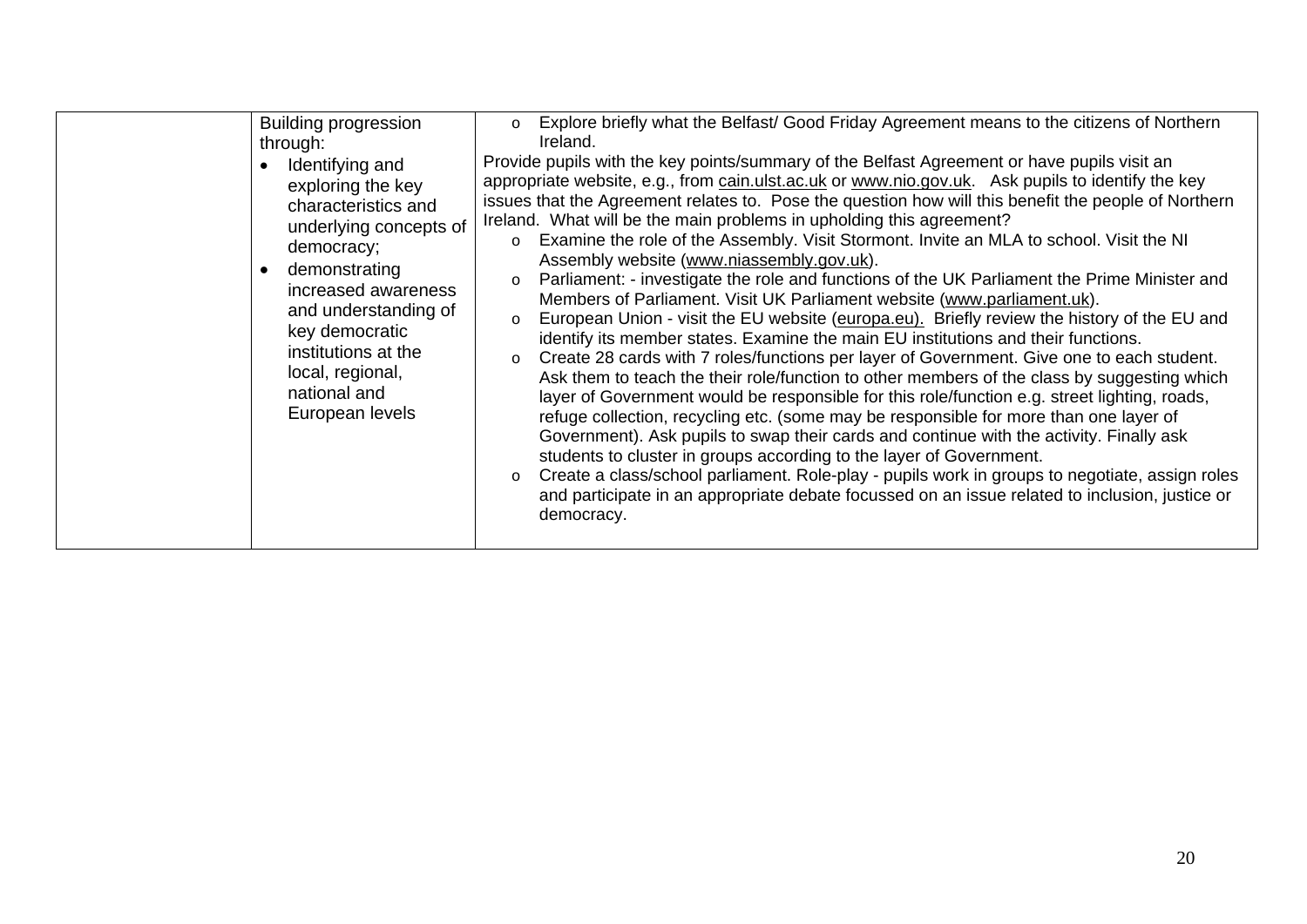| <b>Statutory</b>                                                                                                                                                                                 | <b>Pupils</b><br>will                                                                                                                                                                                                                                                                                                                                                                                                                                                         | have   Learning and Teaching Activities/Learning Experiences                                                                                                                                                                                                                                                                                                                                                                                                                                                                                                                                                                                                                                                                                                                                                                                                                                                                              |
|--------------------------------------------------------------------------------------------------------------------------------------------------------------------------------------------------|-------------------------------------------------------------------------------------------------------------------------------------------------------------------------------------------------------------------------------------------------------------------------------------------------------------------------------------------------------------------------------------------------------------------------------------------------------------------------------|-------------------------------------------------------------------------------------------------------------------------------------------------------------------------------------------------------------------------------------------------------------------------------------------------------------------------------------------------------------------------------------------------------------------------------------------------------------------------------------------------------------------------------------------------------------------------------------------------------------------------------------------------------------------------------------------------------------------------------------------------------------------------------------------------------------------------------------------------------------------------------------------------------------------------------------------|
| <b>Statement</b><br>for                                                                                                                                                                          | opportunities<br>to                                                                                                                                                                                                                                                                                                                                                                                                                                                           |                                                                                                                                                                                                                                                                                                                                                                                                                                                                                                                                                                                                                                                                                                                                                                                                                                                                                                                                           |
| <b>Local and Global</b>                                                                                                                                                                          | develop<br>their                                                                                                                                                                                                                                                                                                                                                                                                                                                              |                                                                                                                                                                                                                                                                                                                                                                                                                                                                                                                                                                                                                                                                                                                                                                                                                                                                                                                                           |
| <b>Citizenship</b>                                                                                                                                                                               | knowledge<br>and                                                                                                                                                                                                                                                                                                                                                                                                                                                              |                                                                                                                                                                                                                                                                                                                                                                                                                                                                                                                                                                                                                                                                                                                                                                                                                                                                                                                                           |
|                                                                                                                                                                                                  | understanding:                                                                                                                                                                                                                                                                                                                                                                                                                                                                |                                                                                                                                                                                                                                                                                                                                                                                                                                                                                                                                                                                                                                                                                                                                                                                                                                                                                                                                           |
| Young people<br>should have<br>opportunities to:<br>develop awareness<br>of key democratic<br>institutions and their<br>role in promoting<br>inclusion, justice and<br>democracy<br>(continued). | <b>Building progression</b><br>through:<br>exploring how one /<br>two of the institutions<br>can promote<br>inclusion, justice and<br>democracy;<br>evaluating the<br>effectiveness of<br>democratic<br>institutions in<br>promoting inclusion,<br>justice and<br>democracy;<br>evaluating the role of<br>the government (at<br>the local, regional or<br>national level) in<br>promoting inclusion<br>and identifying<br>strengths,<br>weaknesses and<br>other complexities. | Use case studies to illustrate the potential role of how key democratic institutions can<br>$\bullet$<br>promote inclusion, justice and democracy, for example, how anti-racism legislation<br>translates into helping minority groups on the ground.<br>Evaluate the effectiveness of one of the following institutions in promoting inclusion,<br>$\bullet$<br>justice and democracy: local council, NI Assembly, Parliament or the EU. This can be<br>done by offering the pupils a set of agreed criteria for basing their judgement and by using<br>this with some case study material or through a web investigation.<br>Use case studies to illustrate how democratic institutions are not always successful in<br>$\bullet$<br>promoting inclusion, justice and democracy, for example, at the global scale pupils could<br>examine the role of child trafficking, miscarriages of justice and other non-democratic<br>practices. |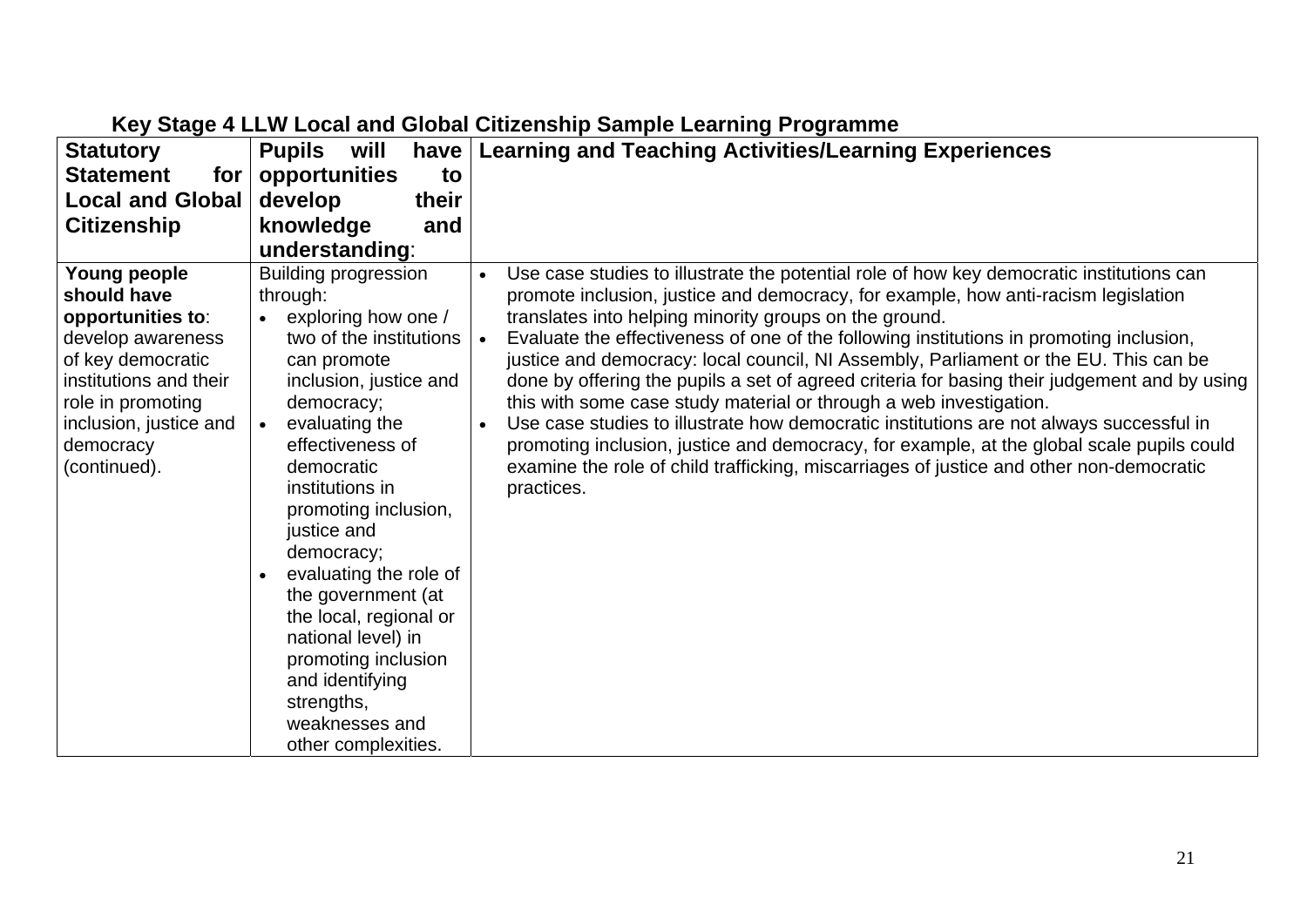| <b>Statutory</b>                                                                                                                                   | <b>Pupils</b><br>will<br>have                                                                                                                                                                                                                                                                          | <b>Learning and Teaching Activities/Learning Experiences</b>                                                                                                                                                                                                                                                                                                                                                                                                                                                                                                                                                                                                                                                                                                                                                                                                                                                                                                                                                                                                                                                                                                                                                                                                                                                                                                                                                                                                                                                                                                                                                                                |
|----------------------------------------------------------------------------------------------------------------------------------------------------|--------------------------------------------------------------------------------------------------------------------------------------------------------------------------------------------------------------------------------------------------------------------------------------------------------|---------------------------------------------------------------------------------------------------------------------------------------------------------------------------------------------------------------------------------------------------------------------------------------------------------------------------------------------------------------------------------------------------------------------------------------------------------------------------------------------------------------------------------------------------------------------------------------------------------------------------------------------------------------------------------------------------------------------------------------------------------------------------------------------------------------------------------------------------------------------------------------------------------------------------------------------------------------------------------------------------------------------------------------------------------------------------------------------------------------------------------------------------------------------------------------------------------------------------------------------------------------------------------------------------------------------------------------------------------------------------------------------------------------------------------------------------------------------------------------------------------------------------------------------------------------------------------------------------------------------------------------------|
| <b>Statement</b><br>for                                                                                                                            | opportunities<br>to                                                                                                                                                                                                                                                                                    |                                                                                                                                                                                                                                                                                                                                                                                                                                                                                                                                                                                                                                                                                                                                                                                                                                                                                                                                                                                                                                                                                                                                                                                                                                                                                                                                                                                                                                                                                                                                                                                                                                             |
| <b>Local and Global</b>                                                                                                                            | develop<br>their                                                                                                                                                                                                                                                                                       |                                                                                                                                                                                                                                                                                                                                                                                                                                                                                                                                                                                                                                                                                                                                                                                                                                                                                                                                                                                                                                                                                                                                                                                                                                                                                                                                                                                                                                                                                                                                                                                                                                             |
| <b>Citizenship</b>                                                                                                                                 | knowledge<br>and                                                                                                                                                                                                                                                                                       |                                                                                                                                                                                                                                                                                                                                                                                                                                                                                                                                                                                                                                                                                                                                                                                                                                                                                                                                                                                                                                                                                                                                                                                                                                                                                                                                                                                                                                                                                                                                                                                                                                             |
|                                                                                                                                                    | understanding:                                                                                                                                                                                                                                                                                         |                                                                                                                                                                                                                                                                                                                                                                                                                                                                                                                                                                                                                                                                                                                                                                                                                                                                                                                                                                                                                                                                                                                                                                                                                                                                                                                                                                                                                                                                                                                                                                                                                                             |
| Young people<br>should have<br>opportunities to:<br>develop their<br>understanding how to<br>participate in a range<br>of democratic<br>processes. | <b>Building progression</b><br>through:<br>Identifying various<br>ways individuals and<br>in particular young<br>people can take an<br>active part in the<br>democratic process<br>(school-community-<br>wider world);<br>Further exploring<br>$\bullet$<br>opportunities for<br>active participation. | Review previous learning regarding participatory rights as stated in one of the Human<br>Rights Instruments e.g. UDHR and UNCRC.<br>Distribute child friendly version of UDHR and UNCRC. Ask students to collect articles<br>which relate to democracy. Ask students to cut these out and stick them on to a large<br>piece of paper. Write on 'stickies' and place on a designated display area in classroom.<br>Once these are recorded the teacher can explain that these are also known as<br>civil/political rights.<br>Ask students to write in their journal an answer to the question, "How do Human Rights<br>Instruments contribute to democracy?" Pupils could then research situations/events<br>where these sorts of rights have been violated.<br>Review previous learning to identify the ways in which young people can participate in the<br>democratic processes.<br>Examine local or national voting figures for young people analyse and explain voting<br>patterns.<br>Explore the reasons why young people may not vote. Conduct a class/school survey.<br>Write and present a report of the findings.<br>Investigate ways to encourage young people to vote. E.g. produce a class/school video<br>$\bullet$<br>aimed at encouraging young people to vote.<br>Discuss the benefits for young people through participating in a School Council or<br>voluntary community activity.<br>Complete a 'Participation audit on the extent/quality of pupil involvement in school/local<br>community/wider world decision- making. An action based project may materialise from<br>some of this. Some examples might include: |